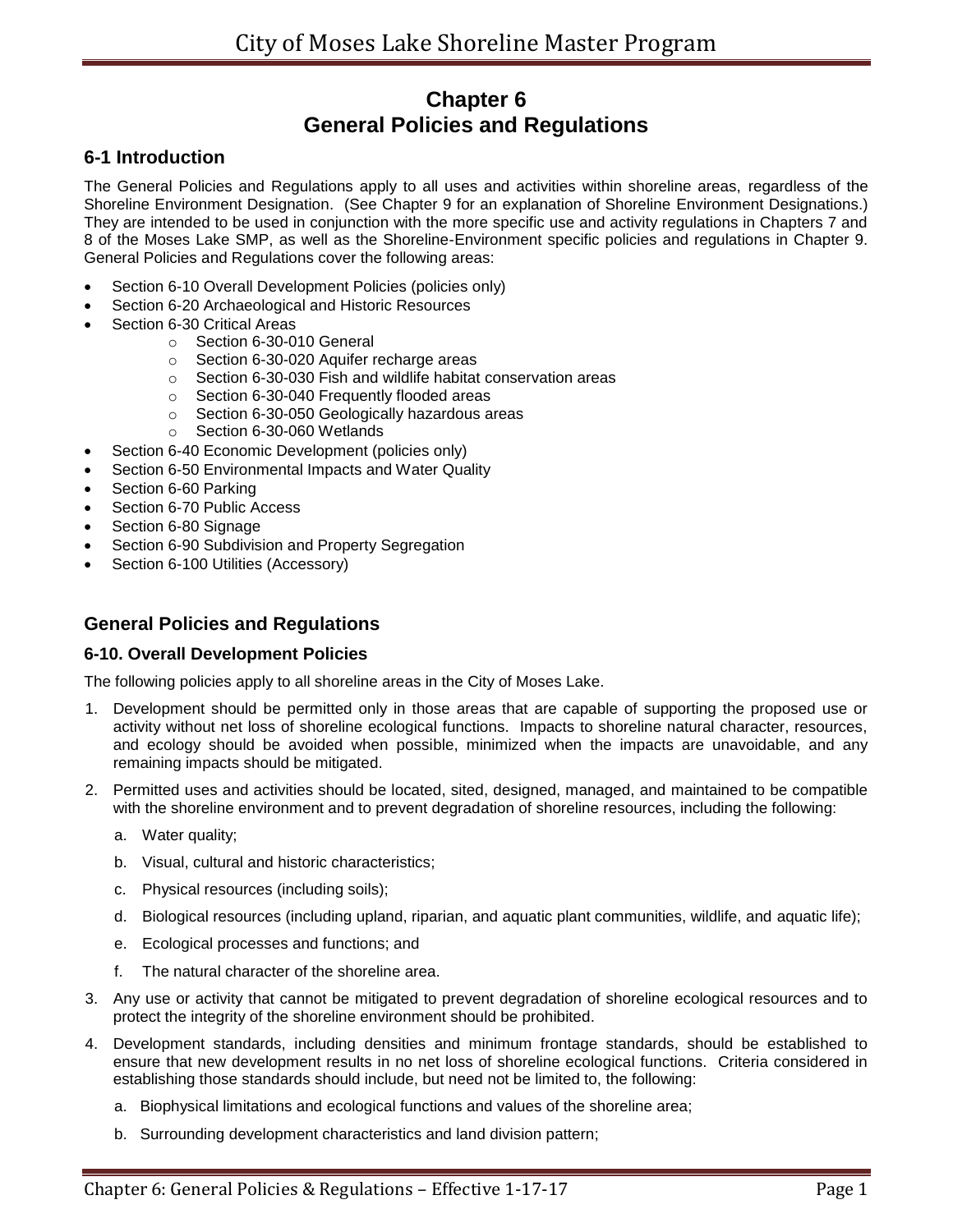- c. Level of infrastructure and services available or planned;
- d. Comprehensive Plan designation and zoning.
- 5. The ecosystem-wide impacts of a large development, including the cumulative impacts of exempt uses and activities within the development over time, should be considered in approving, conditionally approving, or denying shoreline permits for multi-lot subdivisions and other large developments.
- 6. New uses and activities should be restricted to those that will not require extensive alteration of the landwater interface. Construction of shoreline stabilization works should be minimized. New uses and activities should be designed to preclude the need for such works.
- 7. Uses and activities should be compatible with existing conforming and planned uses on surrounding sites and in adjacent environments.
- 8. Public access and public recreation objectives should be implemented whenever feasible when significant adverse impacts can be mitigated. However, preservation of resources should have priority over public access, recreation, and development objectives whenever a conflict exists.
- 9. Regulations designed to maintain ecological functions over time should be established for uses and activities (including both development and redevelopment) in all Environments. Specifically, those regulations should address vegetation management, critical areas, and water quality; and should include development standards for shoreline modifications.
- 10. When this SMP requires mitigation, the mitigation provisions of Appendix A, Mitigation, shall apply, along with any additional mitigation provisions of the specific section of the SMP.

# **6-20. Archaeological and Historic Resources**

6-20-010. The following policies and regulations apply to all sites, buildings, structures, districts, and objects within shoreline jurisdiction that are identified in the *Shoreline Inventory and Characterization;* that are recorded at the Washington Department of Archaeology and Historic Preservation (DAHP); and/or within local jurisdictions, including the City of Moses Lake, Grant County, and affected Indian tribes; or that have been inadvertently discovered.

# 6-20-020. Policies

- 1. Due to the limited and irreplaceable nature of archaeological and historic resources, all uses and activities (public and private) should be prevented from destroying or damaging any site that has significant historic, cultural, scientific, or educational value as identified by the appropriate authorities, including affected Indian tribes. Where feasible, such sites should be permanently preserved for scientific study and public observation.
- 2. Since state law requires protection of archaeological and historic resources, sites within the City containing such resources should be identified to avoid damage to the resources and the delay and expense associated with discovery of resources during development.
- 3. For sites in areas documented to contain archaeological and historic resources, a site inspection and evaluation by a cultural resource management professional should be required before issuance of any permits or exemptions.

# 6-20-030. Regulations

- 1. Archaeological sites are subject to the National Historic Preservation Act, as amended (16USC470), RCW 27.44 (Indian Graves and Records), RCW 27.53 (Archaeological Sites and Resources), and WAC 25-48 (Archaeological Excavation and Removal Permit).
- 2. An evaluation and a report meeting the minimal reporting standards of DAHP, prepared by a cultural resource management professional who meets the qualification standards promulgated by the National Park Service and published in 36 CFR Part 61, shall be required before the start of any ground disturbance work in any area known to contain archaeological or historic resources. The City may require such an evaluation prior to the issuance of any shoreline permit or shoreline exemption. The completed archaeological evaluation shall be submitted to DAHP and the interested Tribe for review prior to issuance of any shoreline permits.
- 3. All shoreline permits shall contain provisions that require immediate stoppage of work and notification of the City, the DAHP, and the Colville Confederated Tribes if anything of possible archaeological interest is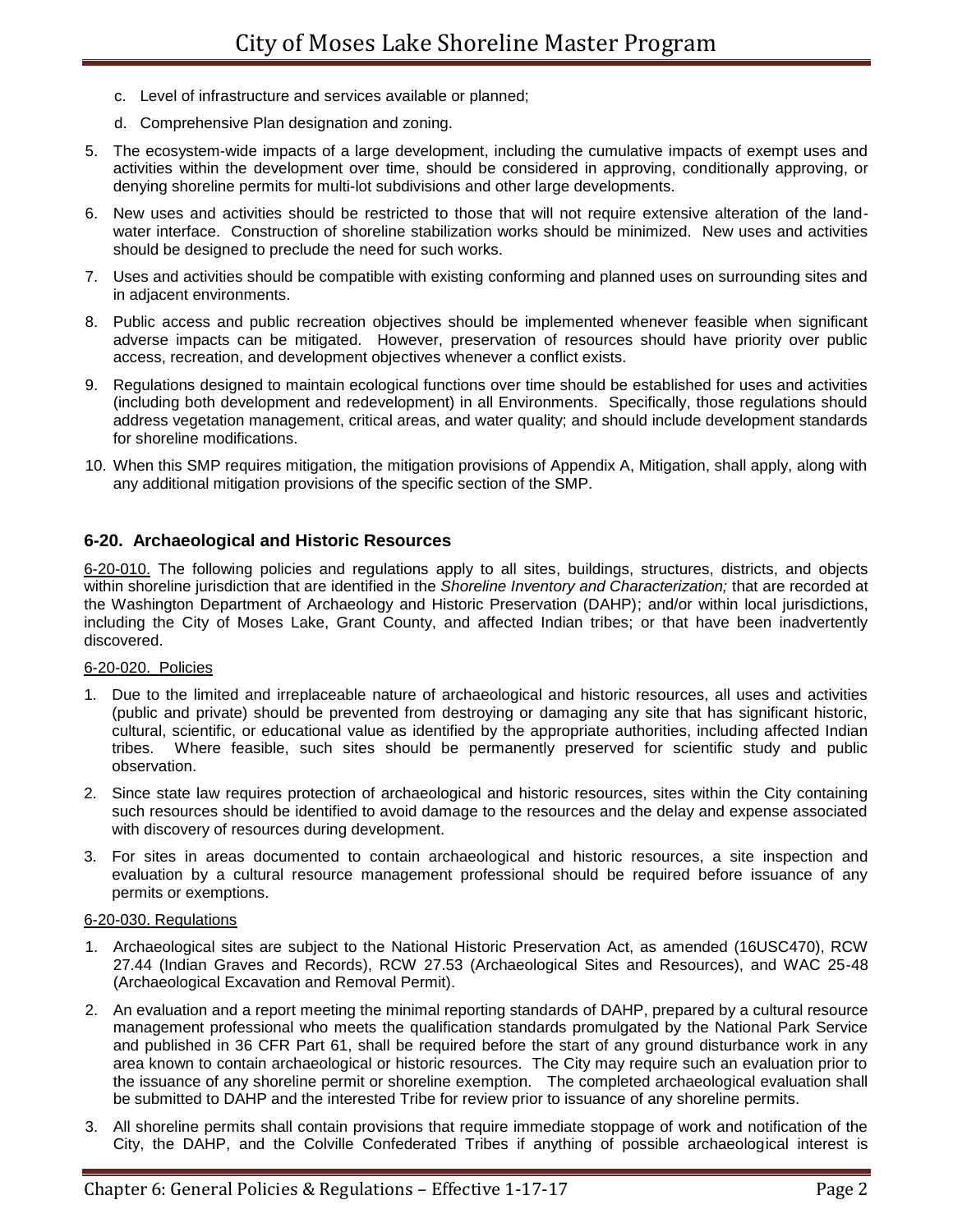uncovered during excavation or other development. Before work can resume, all requirements of the DAHP must be met.

4. Archaeological excavations may be permitted subject to the provisions of this master program.

# **6-30. Critical Areas (within shoreline jurisdiction)**

6-30-010. As defined in RCW 36.70A, critical areas include wetlands, aquifer recharge areas, fish and wildlife habitat conservation areas, frequently flooded areas, and geologically hazardous areas. Critical areas are those areas with especially fragile biophysical characteristics and/or with significant environmental resources. Critical areas include both natural resource areas that benefit the public welfare through the functions they provide, and areas that may threaten the health and safety of the public.

This section includes general provisions that apply to all critical areas within shoreline jurisdiction, and provisions specific to each of the five types of critical areas.

#### **6-30-020. General Provisions**

#### 6-30-020-A. Policies

- 1. Critical areas should be managed to protect against adverse effects to public health and safety and against any loss of shoreline ecological function, including adverse effects on the land and its vegetation and wildlife, and the water and its aquatic life.
- 2. Development standards in shoreline critical areas should be consistent with the City's standards for development in critical areas throughout the city when consistency with said standards is sufficient to ensure no net loss of shoreline ecological functions.
- 3. Incompatible uses should not be allowed in critical areas. Uses that are incompatible may vary for different types of critical areas.
- 4. Unique, rare, and fragile natural and man-made features as well as scenic vistas and valuable wildlife habitats should be preserved and protected from degradation or interference.
- 5. Areas with unique and/or fragile geological or biological characteristics, such as wetlands and dunes, which would be damaged by certain kinds of public access, should be protected from such access.
- 6. Shorelines that are identified as hazardous for or sensitive to development should not be used for intensive development.
- 7. Regulations for critical areas should protect existing ecological functions and ecosystem-wide processes and restore degraded ecological functions and ecosystem-wide processes.

#### 6-30-020-B. Regulations

- 1. All shoreline development shall be designed in accordance with all applicable federal, state, and local regulations, including the Federal Emergency Management Agency (FEMA) flood control management codes and regulations, the State Environmental Policy Act (SEPA), and the Moses Lake Municipal Code (MLMC). MLMC 18.53 addresses flood hazard areas and is adopted by reference. See Appendix B.
- 2. All shoreline uses and activities shall be located, designed, constructed, managed, and maintained to protect critical areas and the shoreline ecological processes that depend on them.
- 3. When a development site includes critical areas, those areas shall be left intact and maintained as open space unless alteration of the critical area and its functions is otherwise mitigated. Minimized, mitigated alteration of the critical area may be authorized only if all reasonable use would be otherwise precluded and the mitigation sequence listed below is followed.
	- a. Where critical areas are left intact, all development shall be set back from those areas to prevent hazardous conditions and property damage, as well as to protect shoreline ecological functions and other valuable shoreline features.
	- b. Projects containing critical areas shall include measures to mitigate environmental impacts not otherwise avoided or mitigated by compliance with applicable regulations. The mitigation sequence in WAC 173- 26-201(2)(e) shall be used. Mitigation measures shall be applied in the following sequence of steps listed in order of priority, with (i) of this subsection being top priority.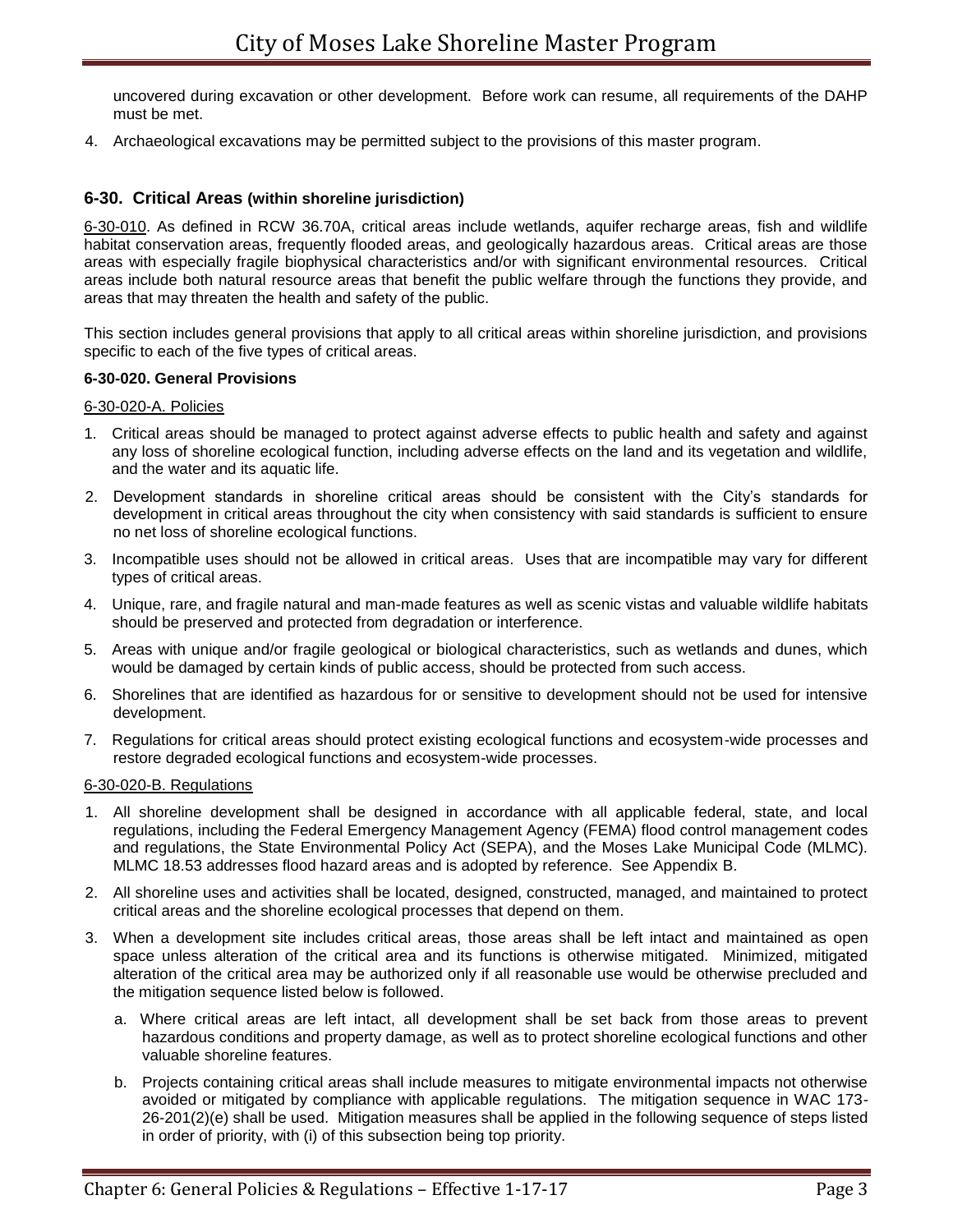- i. Avoiding the impact altogether by not taking a certain action or parts of an action;
- ii. Minimizing impacts by limiting the degree or magnitude of the action and its implementation, by using appropriate technology, or by taking affirmative steps to avoid or reduce impacts;
- iii. Rectifying the impact by repairing, rehabilitating, or restoring the affected environment;
- iv. Reducing or eliminating the impact over time by preservation and maintenance operations during the life of the action;
- v. Compensating for the impact by replacing, enhancing, or providing substitute resources or environments in compliance with Chapter 11, Shoreline Protection and Restoration.
- vi. Monitoring the impact and taking appropriate corrective measures. Monitoring and contingency actions shall be specified as conditions in the shoreline permit or approved exemption for the project. The proponent shall guarantee the monitoring and contingency actions with a performance bond or other surety acceptable to the City Attorney.
- 4. Required critical areas reports, including site analyses, hydrogeologic assessments, habitat assessments, habitat management plans, geotechnical reports, geologic hazard plans, but not including wetland analysis reports, and compensatory mitigation reports, shall, at a minimum, include the following. The requirements for wetland analysis reports, and compensatory mitigation reports are listed in the wetlands section below and Appendix A, Mitigation.
	- a. Applicant's name and contact information; all local, state, federal, and/or tribal critical-areas-related permits required for the project, and description of the proposal;
	- b. A description of the project, including nature, density, and intensity of the proposed development, and associated grading, structures, roads, easements, stormwater facilities, utilities, etc. in sufficient detail to allow analysis of the proposed land use changes upon the critical area;
	- c. A copy of the site plan for the development proposal, drawn to scale, including a vicinity map and showing:
		- i. Identified critical areas and the development proposal with dimensions, including existing and proposed structures, impervious surfaces, utilities, roads, easements, and adjacent land uses;
		- ii. Limits of any areas to be cleared; and
		- iii. A description of the proposed stormwater management plan for the development and consideration of impacts to drainage alterations;
	- d. The names, contact information, and qualifications of the persons preparing the report and documentation of any fieldwork performed on the site;
	- e. Identification and characterization of all critical areas, wetlands, water bodies, shorelines, floodplains, and buffers on or adjacent to the proposed project area;
	- f. A detailed discussion of surface and subsurface hydrological features both on and adjacent to the site, where determined appropriate by the Community Development Department;
	- g. A description of the vegetation on the overall project site, within the buffer area, and adjacent to the site;
	- h. An assessment of the probable cumulative impacts to critical areas and buffers resulting from the proposed development of the site;
	- i. An analysis of site development alternatives;
	- j. A description of reasonable efforts made to apply mitigation sequencing to avoid, minimize, and mitigate impacts to critical areas;
	- k. A mitigation plan, as needed, in accordance with the mitigation requirements of this chapter and Appendix A, including, but not limited to:
		- i. The impacts of any proposed development within or adjacent to a critical area; and
		- ii. The impacts of any proposed alteration of a critical area on the development proposal, other properties and the environment;
	- l. A discussion of the performance standards applicable to the critical areas and proposed activity;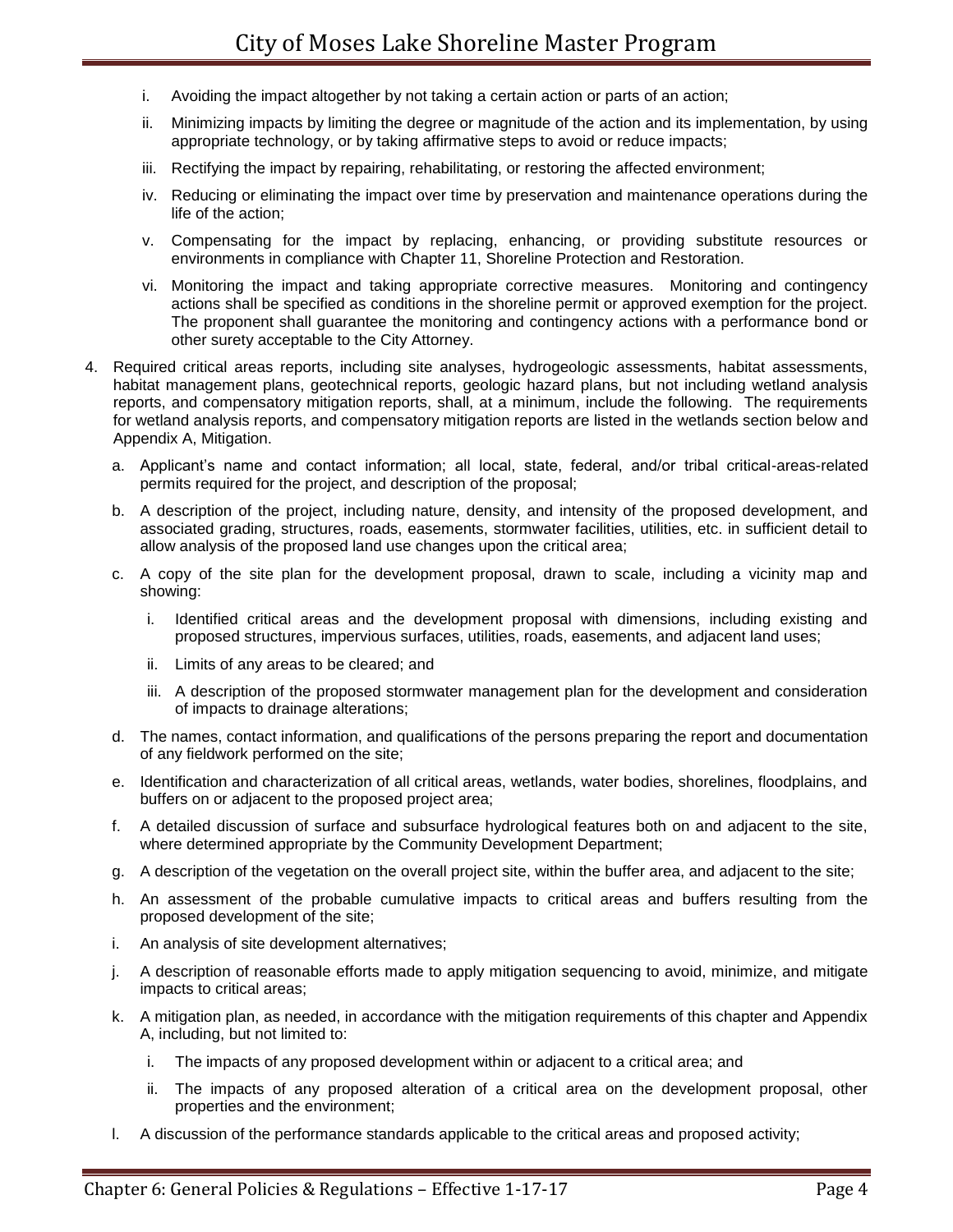- m. Financial guarantees to ensure compliance; and
- n. Any additional information required for specific critical areas as listed in subsequent sections of this chapter.
- 5. In case of differences between the Master Program and other provisions of the Moses Lake Municipal Code, the more restrictive requirements shall apply.
- 6. Mitigation. Where this Master Program refers to "mitigation" or "compensatory mitigation", the provisions of Appendix A, Mitigation, apply.

### **6-30-030. Critical Areas: Aquifer Recharge Areas**

6-30-030-A. Aquifer Recharge Areas are areas with a critical recharging effect on aquifers used for potable waters.They are highly vulnerable to contamination from intensive land uses.

Note that Aquifer Recharge Areas are a type of Critical Area, so the General Provisions and Regulations for Critical Areas also apply.

#### 6-30-030-B. Policies

1. Development in shoreline aquifer recharge areas should not contribute contaminants or facilitate degradation of aquifers, either within or beyond shoreline areas.

#### 6-30-030-C. Regulations

- 1. All uses and activities in shoreline areas, including individual single-family residences, shall be subject to the Aquifer Recharge Area provisions of this section.
- 2. Discharge in to the groundwater of the city shall not contribute contaminants or facilitate degradation of aquifers. Development approvals shall ensure that all best management practices are employed to avoid contributing pollutants to aquifers. Where warranted, based on the findings of a site analysis or hydrogeologic assessment, complete collection and disposal of stormwater may be required. The *Stormwater Management Manual for Eastern Washington* (Washington Department of Ecology Publication 04-10-076, or as revised) shall provide the preferred guidance for stormwater best management practices.
- 3. A site analysis shall be required when any use or activity is proposed in an area in which, based on the findings of the *Shoreline Inventory and Characterization*, runoff or infiltration is likely to recharge an aquifer. The site analysis shall use scientifically valid methods and studies to establish existing (baseline) water quality and shall be used to develop conditions of approval to ensure that the proposed development will not contribute contaminants or facilitate degradation of recharge areas. The site analysis shall be based on the following items:
	- a. Available information about regional groundwater hydrology
	- b. Detailed information about:
		- i. Hydrogeologic susceptibility to contamination and contaminant loading potential.
		- ii. Depth to groundwater.
		- iii. Hydraulic conductivity and gradient.
		- iv. Soil texture, permeability, and contaminant attenuation potential.
- 4. A hydrogeologic assessment shall be required for the following land uses:
	- a. Hazardous substance processing and handling.
	- b. Hazardous waste treatment and storage facility.
	- c. Wastewater treatment plant sludge disposal.
	- d. Solid waste disposal facility.
- 5. A required hydrogeologic assessment shall be submitted by a hydrogeologist licensed by the state of Washington. The hydrogeologic assessment shall use scientifically valid methods and studies to establish existing (baseline) water quality and shall be used to develop conditions of approval to ensure that the proposed development will not contribute contaminants or facilitate degradation of recharge areas. In addition to the information required in all critical areas reports, the assessment shall include, at a minimum: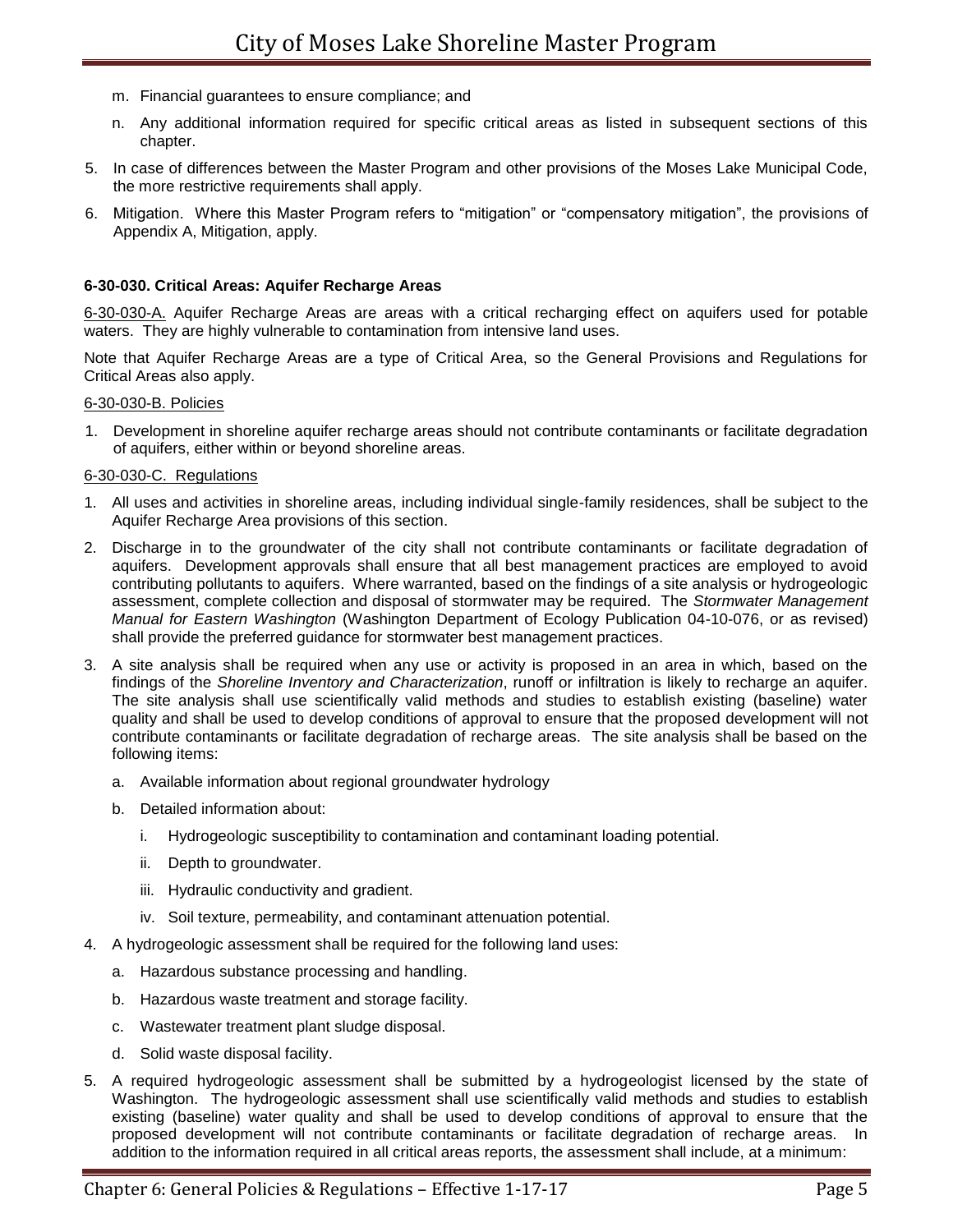- a. Pertinent well log and geologic data.
- b. Ambient groundwater quality.
- c. Groundwater elevation.
- d. Recharge potential of facility site.
- e. Current data on wells and any springs located within one thousand feet (1,000') of the facility.
- f. Surface water location and potential recharge.
- g. Water supply source for the facility.
- h. Analysis and discussion of the effects of the proposed project on the groundwater resource.
- 6. A required hydrogeologic assessment must demonstrate that the proposed use does not present a threat of contamination to the aquifer system. Successful demonstration of those findings warrants approval under this section.

# **6-30-040. Critical Areas: Fish and Wildlife Habitat Conservation Areas**

Note that Fish and Wildlife Habitat Conservation Areas are a type of Critical Area, so the General Provisions and Regulations for Critical Areas also apply.

### 6-30-040-A. Policies

1. Development in Fish and Wildlife Habitat Conservation Areas should result in no net loss of shoreline ecological functions.

# 6-30-040-B. Regulations

- 1. Within shoreline areas, Fish and Wildlife Habitat Conservation Areas include:
	- a. All areas identified in the "Biological Synthesis" map of the *Shoreline Inventory and Characterization* as Natural Heritage Sites, Priority Habitat and Species areas, or Wetlands;
	- b. All other areas with which any Species of Concern, Priority Species, or federally-listed species has a primary association; and
	- c. All other Priority Habitat areas.
	- d. Shoreline buffer areas established in Chapter 9, Table 9.3.
- 2. All uses and activities shall comply with the Vegetation Conservation provisions in Chapter 8 of this SMP and the Wetlands provisions in this chapter.
- 3. Mitigation Ratios. Mitigation ratios shall be used when impacts to buffers are unavoidable. The onsite mitigation ratio (mitigation amount : disturbed area), shall be at a minimum ratio of 1:1 for development within buffer areas established in Table 9.3.
- 4. Habitat assessments
	- a. A habitat assessment shall be required prior to approval of the following uses and activities:

Any use or activity requiring a shoreline permit, where the use or activity is proposed closer than the required shoreline buffers in Table 9.3 or within required wetland buffers in Section 6-30-070-C.

- b. When required, a habitat assessment shall be prepared by a professional wildlife biologist. In addition to the information required in all critical areas reports, the habitat assessment shall include, at a minimum, the following:
	- i. An analysis and discussion of species or habitats known or suspected to be located on the site or within three hundred feet (300') of the site.
	- ii. A site plan that clearly delineates the fish and wildlife habitats found.
	- iii. An analysis and discussion of the anticipated effects of the proposed use or activity on fish and wildlife habitat, including the likelihood that any Priority Species, Species of Concern, or federallylisted species will maintain and reproduce over the long term.
- c. Required habitat assessments shall be forwarded for review and comment to agencies with expertise or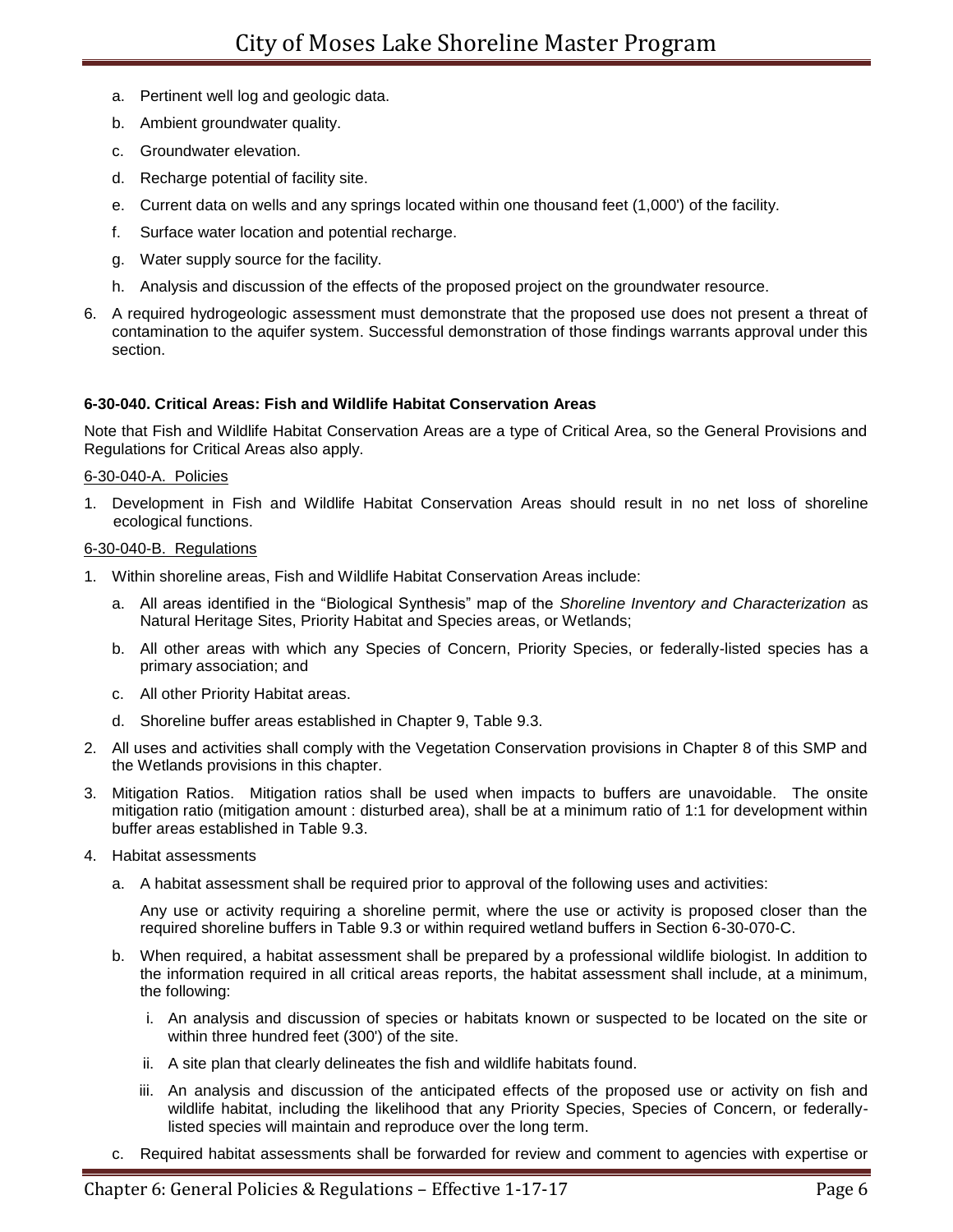jurisdiction related to the proposal, including, but not limited to:

- i. The Washington Department of Fish and Wildlife.
- ii. The Washington Department of Natural Resources.
- iii. The U. S. Fish and Wildlife Service. (only when federally-listed species are thought to be present)
- iv. The Washington Department of Ecology.
- d. The City shall consider the habitat assessment, any comments received from reviewing agencies within thirty (30) days, and the findings of the *Shoreline Inventory and Characterization*.
	- i. If the City determines, based upon its review, that the proposed use or activity is not likely to result in loss of fish and wildlife habitat, the development may proceed without any additional requirements under this section.
	- ii. If the City determines, based upon its review, that a use or activity requiring a shoreline substantial development permit is likely to result in loss of fish and wildlife habitat, a habitat management plan shall be prepared.
	- iii. If the City determines, based upon its review, that a use or activity that is exempt from the requirement for a shoreline substantial development permit is likely to result in loss of fish and wildlife habitat, the Administrator shall require buffers and setbacks adequate to protect the habitat, based on Best Available Science. Consultation with agencies with expertise or jurisdiction related to the subject species or habitat and, where applicable, The Washington Department of Commerce's *Citations of Recommended Sources of Best Available Science For Designating and Protecting Critical Areas*, as amended, shall be the preferred source of information regarding Best Available Science.
- 5. Habitat Management Plans
	- a. A habitat management plan required under this section shall be prepared by a professional wildlife biologist. In addition to the information required in all critical areas reports, the habitat management plan shall include, at a minimum, the following:
		- i. Analysis and discussion of the project's effects on fish and wildlife habitat.
		- ii. An assessment and discussion of special management recommendations that have been developed for species or habitat located on the site by any federal or state agency.
		- iii. Proposed mitigation measures that could minimize or avoid impacts.
		- iv. Assessment and evaluation of the effectiveness of mitigation measures proposed.
		- v. A detailed discussion of ongoing management practices which will protect the habitat conservation area after the project has been fully developed, including proposed monitoring, contingency, maintenance, and surety programs as provided for in this Master Program.
	- b. Required habitat management plans shall be forwarded for review and comment to agencies with expertise or jurisdiction related to the proposal, including, but not limited to:
		- i. The Washington Department of Fish and Wildlife.
		- ii. The Washington Department of Natural Resources.
		- iii. The U. S. Fish and Wildlife Service. (only when federally-listed species are thought to be present)
		- iv. The Washington Department of Ecology.
	- c. The City shall consider the habitat management plan, any comments received from reviewing agencies within thirty (30) days, and the findings of the *Shoreline Inventory and Characterization*.
		- If the City determines, based upon its review, that the proposed use or activity will cause no net loss of fish and wildlife habitat, the project may proceed without any additional requirements under this section.
		- ii. If the City determines, based upon its review, that mitigation will be required to protect fish and wildlife habitat, the Administrator shall require mitigation sufficient to ensure no net loss of ecological function and to protect fish and wildlife habitat as a condition of project approval. Consultation with agencies with expertise or jurisdiction related to the subject species or habitat and, where applicable, The Washington Department of Commerce's *Citations of Recommended Sources of Best Available*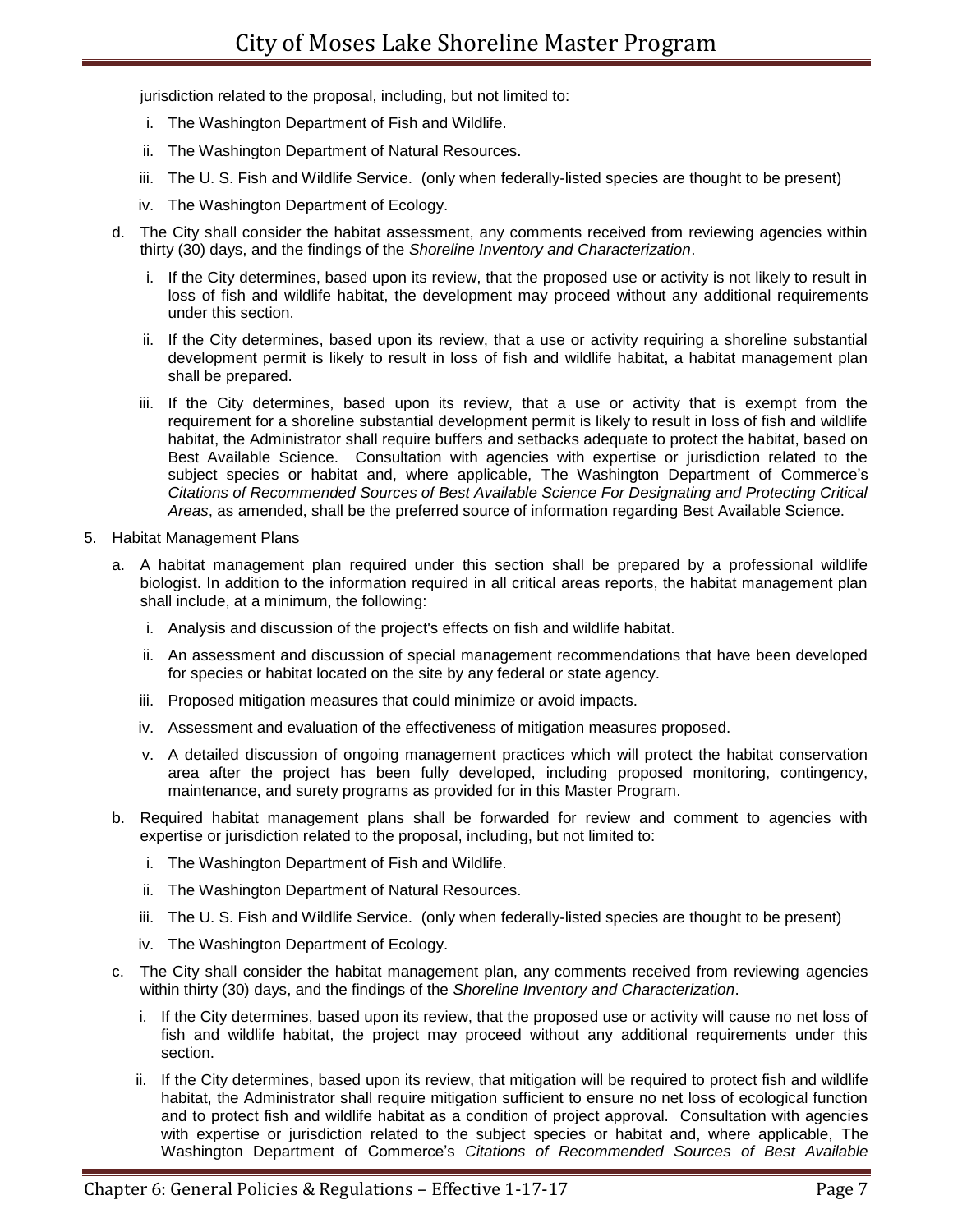*Science For Designating and Protecting Critical Areas* shall be the preferred source of information regarding Best Available Science.

iii. If the City determines, based upon its review, that impacts of the proposed use or activity on fish and wildlife habitat cannot be mitigated, approval of the project shall be denied.

# **6-30-050. Critical Areas: Frequently Flooded Areas**

6-30-050-A. Frequently flooded areas are areas of special flood hazard identified by the Federal Insurance Administration in a scientific and engineering report entitled "The Flood Insurance Study for Grant County, Washington and Incorporated Areas" dated February 18, 2009, and any revisions thereto, with accompanying flood insurance maps.

Note that Frequently Flooded Areas are a type of Critical Area, so the General Provisions and Regulations for Critical Areas also apply.

### 6-30-050-B. Policies

- 1. All uses in frequently flooded areas should be sited, designed, implemented, operated, and maintained to avoid impacts to shoreline ecological functions and processes.
- 2. All activities in frequently flooded areas, including shoreline modifications, should be conducted to avoid impacts to shoreline ecological functions and processes.
- 3. Development standards in frequently-flooded shoreline areas should reflect the findings of the *Shoreline Inventory and Characterization*.

### 6-30-050-C. Regulations

- 1. All uses and activities in shoreline areas, including individual single-family residences, shall be subject to the Flood Hazard Area provisions of the Moses Lake Municipal Code, Chapter 18.53, dated 2-10-2009 and found in Appendix B.
- 2. All uses in frequently flooded areas, including non-structural development (such as recreation trails), shall be sited, designed, implemented, operated, and maintained to avoid impacts to shoreline ecological functions and processes.
- 3. All activities in frequently flooded areas, including shoreline modifications, shall be conducted to avoid impacts to shoreline ecological functions and processes.

# **6-30-060. Critical Areas: Geologically Hazardous Areas**

6-30-060-A. Geologically hazardous areas are areas susceptible to erosion hazard, landslide hazard, or seismic activity. In general, such areas are not suitable for placing structures or locating intense activities or uses due to the inherent threat to public health and safety.

Note that Geologically Hazardous Areas are a type of Critical Area, so the General Provisions and Regulations for Critical Areas also apply.

#### 6-30-060-B. Policies

- 1. Development should be prohibited or minimized on unstable or moderately unstable slopes.
- 2. Development should be permitted only in locations where no slope protection is necessary or where nonstructural protection is sufficient for the life of the project. Structures should be designed and constructed in a manner that provides safety for the useful life of the structure and does not require construction of a retaining wall, bulkhead, or other structural shoreline stabilization during that time span.
- 3. Because vegetation removal during development of adjacent uplands alters surface runoff and ground water infiltration patterns and can lead to decreased slope stability, vegetation removal on or near steep slopes should be avoided. Retention of natural vegetative buffers should be encouraged.
- 4. Changes in surface runoff and ground water infiltration patterns that could increase erosion or otherwise destabilize steep slopes (including changes above or below the slope) should be avoided. Specifically, discharge of runoff from impermeable surfaces onto slopes should be avoided.
- 5. All lots should be of sufficient size that development will not cause the need for structural shoreline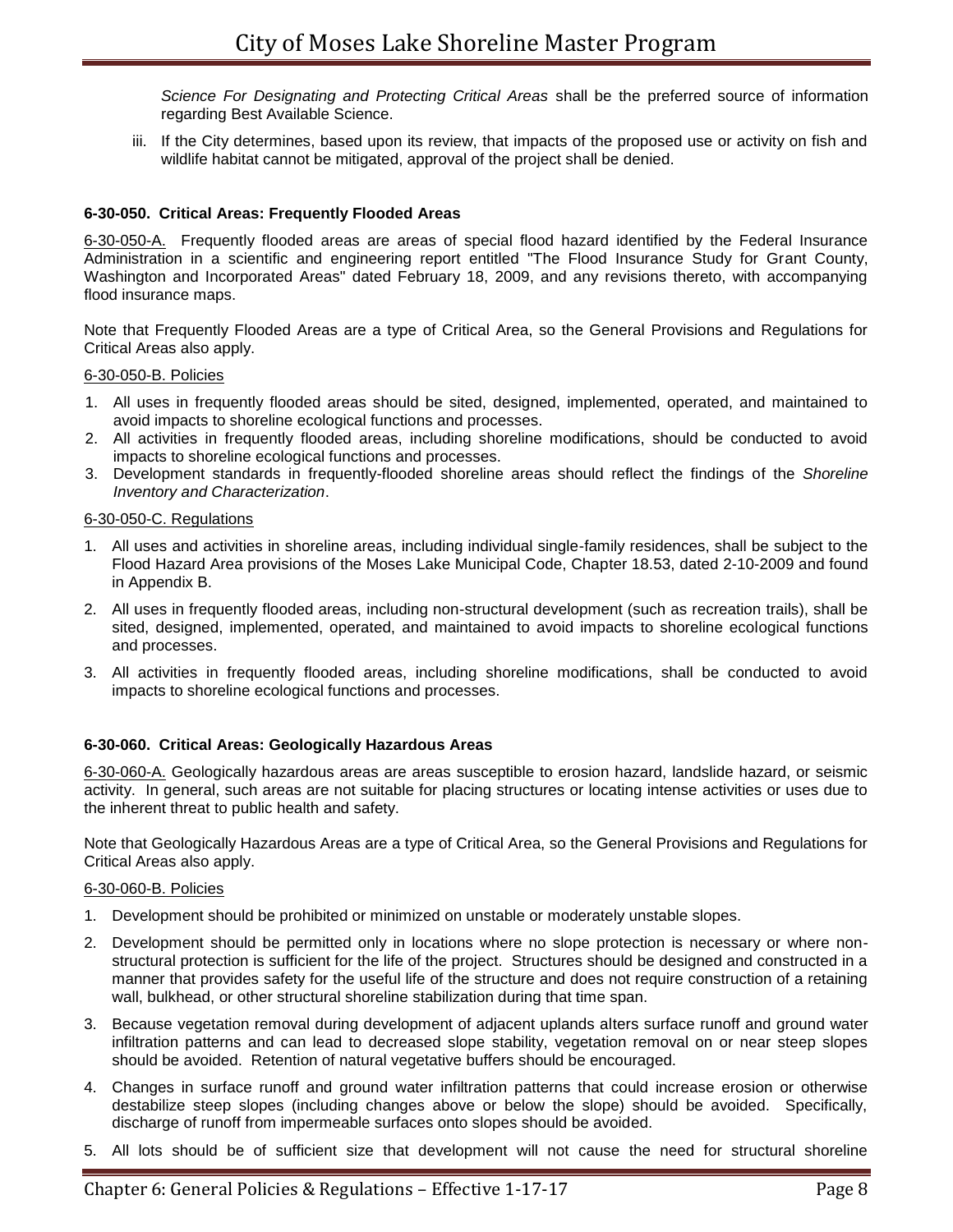stabilization.

## 6-30-060-C. Regulations

- 1. All uses and activities in shoreline areas, including individual single-family residences, shall be subject to the Geologically Hazardous Area provisions of the Moses Lake Municipal Code, Chapter 19.03, dated 7-27-2010, and to the provisions of this section.
- 2. All shoreline areas where, based on the maps developed as part of the *Shoreline Inventory and Characterization*, erosion hazard is "very high" and slope is greater than 15%, are designated as "unstable slopes."
- 3. All shoreline areas where, based on the maps developed as part of the *Shoreline Inventory and Characterization*, erosion hazard is "moderate" and slope is greater than 15%, are designated as "moderately unstable slopes."
- 4. Applications for uses and activities in the following areas shall be accompanied by a geotechnical report that has been prepared by an Engineering Geologist or other geotechnical professional licensed by the State of Washington and that includes the information required in all critical areas reports and meets the standards specified in Section 19.03.160.C of the City of Moses Lake Municipal Code. If it is determined within the geotechnical report that development of the site would present a potential threat to public health, safety, or welfare, or to shoreline ecological functions, then the applicant shall prepare a geologic hazard plan that includes the information required in all critical areas reports and meets the standards specified in section 19.03.160.E of the City of Moses Lake's Municipal Code.
	- a. On unstable or moderately unstable slopes.
	- b. In areas between unstable or moderately unstable slopes and the OHWM (i.e., areas below unstable slopes).
	- c. In areas above unstable or moderately unstable slopes that are within shoreline areas or are within 100 feet of the top of the slope (upland areas draining to unstable slopes).
- 5. No use or activity shall increase or result in slope instability, erosion, sedimentation, or increased runoff from the site.
- 6. Removal of vegetation from unstable and moderately unstable slopes and from areas between such slopes and the OHWM (areas below unstable slopes) is prohibited, provided that noxious weeds may be removed in accordance with the Vegetation Conservation provisions of this SMP, section 8-35.
- 7. Removal of vegetation from upland areas draining to unstable slopes shall be limited to the minimum necessary to allow the proposed use, provided that noxious weeds may be removed in accordance with the Vegetation Conservation provisions of this SMP, section 8-35.
- 8. In all cases in which a geologic hazard plan is required, the City shall review the plan and determine whether the development proposal warrants approval, conditional approval, or denial. The City shall consider the following factors in making its determination:
	- a. Onsite and offsite effects on the stability of slopes affected by the proposed use or activity (including effects of vegetation removal) or runoff from the proposed use or activity.
	- b. Effects of the proposed use or activity (including the effects of vegetation removal) on sedimentation, and of any increases in sedimentation on waters of the state.
	- c. Proposed vegetation removal.
	- d. Proposed increase in impermeable surface area.
- 9. Stabilization structures or measures to protect existing primary residential structures may be allowed if all of the following conditions are met:
	- a. The applicant has shown that no alternatives, including relocation or reconstruction of existing structures, are feasible, and less expensive than the proposed stabilization measure.
	- b. The proposal will be in strict compliance with WAC 173-26-231 requirements and the Shoreline Stabilization provisions in Chapter 8 of this Shoreline Master Program.
	- c. The applicant has shown that no net loss of ecological functions will result.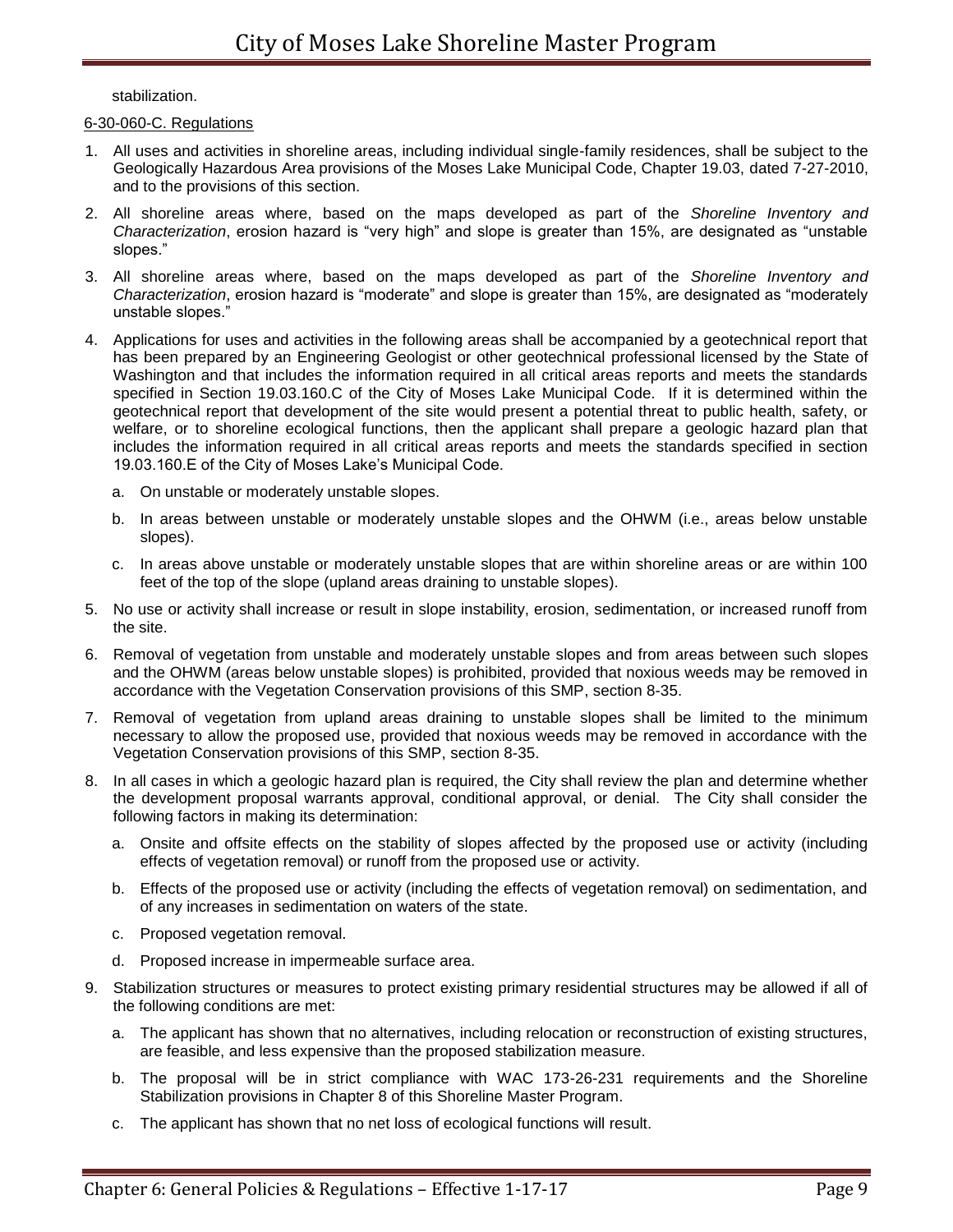## **6-30-070. Critical Areas: Wetlands**

6-30-070-A. Applicability: Wetlands are defined by the State in RCW 90.58.030(2)(h) as areas that are inundated or saturated by surface water or ground water at a frequency and duration sufficient to support, and that under normal circumstances do support, a prevalence of vegetation typically adapted for life in saturated soil conditions. Wetlands generally include swamps, marshes, bogs, and similar areas. Wetlands do not include those artificial wetlands intentionally created from non-wetland sites, including, but not limited to, irrigation and drainage ditches, grass-lined swales, canals, detention facilities, wastewater treatment facilities, farm ponds, and landscape amenities, or those wetlands created after July 1, 1990, that were unintentionally created as a result of the construction of a road, street, or highway. However, wetlands do include those artificial wetlands intentionally created from non-wetland areas to mitigate the conversion of wetlands.

Note that Wetlands are a type of Critical Area, so the General Provisions and Regulations for Critical Areas also apply.

#### 6-30-070-B. Policies

- 1. Wetlands serve many important ecological and environmental functions, and help to protect public health, safety, and welfare by providing flood storage and conveyance, erosion and sediment control, fish production, fish and wildlife habitat, recreation, water quality protection, water supply, and opportunities for education and scientific research. Wetlands should be preserved and protected to protect the valuable functions provided to society.
- 2. Wetland areas should be identified and classified according to the wetland designation criteria in WAC 173- 22-035 as revised, and the *Washington State Wetlands Rating System for Eastern Washington* (Washington Department of Ecology Publication 04-06-15, or as amended), respectively.
- 3. All wetlands and associated buffers should be protected from alterations that adversely impact them, so that there is no net loss of wetland acreage or functions or of any shoreline ecological functions, including lost time when the wetland does not function. Wetland restoration, creation, and enhancement projects should result in no net loss of wetland acreage and functions or of any shoreline ecological functions. Where feasible, wetland quality should be improved.
- 4. All uses and activities that potentially affect wetland ecosystems should be controlled within both the wetland and the buffer to prevent adverse impacts.
- 5. All uses and activities that involve a risk of degradation to Category I wetlands should be controlled within both the wetland and its buffer to prevent loss of wetland functions or values.
- 6. Requirements for buffer widths and management should take into account the ecological function of the wetland, the characteristics and setting of the buffer, the potential impacts of the adjacent land use, and any other relevant factors.
- 7. Alterations of wetlands or buffers should not be authorized unless all of the following can be shown: the impact is unavoidable, necessary, minimized, and any remaining impacts are mitigated. Where wetland impacts are mitigated, the type of mitigation that will have the least impact on shoreline ecological functions should be used.
- 8. Proposals for wetland mitigation should be coordinated with the appropriate resource agencies to ensure adequate design and consistency with other regulatory requirements.
- 9. Applicants should demonstrate sufficient scientific expertise, supervisory capability, and financial resources to complete and monitor any proposed or required wetland mitigation project.
- 10. The City does not intend to deny all economic use of any property subject to these policies and regulations, except as the public trust doctrine would limit the use of the property. This policy will be implemented through the appropriate application of methods including but not limited to project design standards, mitigation, and variances.

#### 6-30-070-C. Regulations

- 1. Designation
	- a. All shoreline areas within the City of Moses Lake meeting the criteria in WAC 173-22-035 as revised, regardless of whether those areas have been previously identified or mapped, are hereby designated as critical areas, and are subject to the wetlands provisions of this SMP.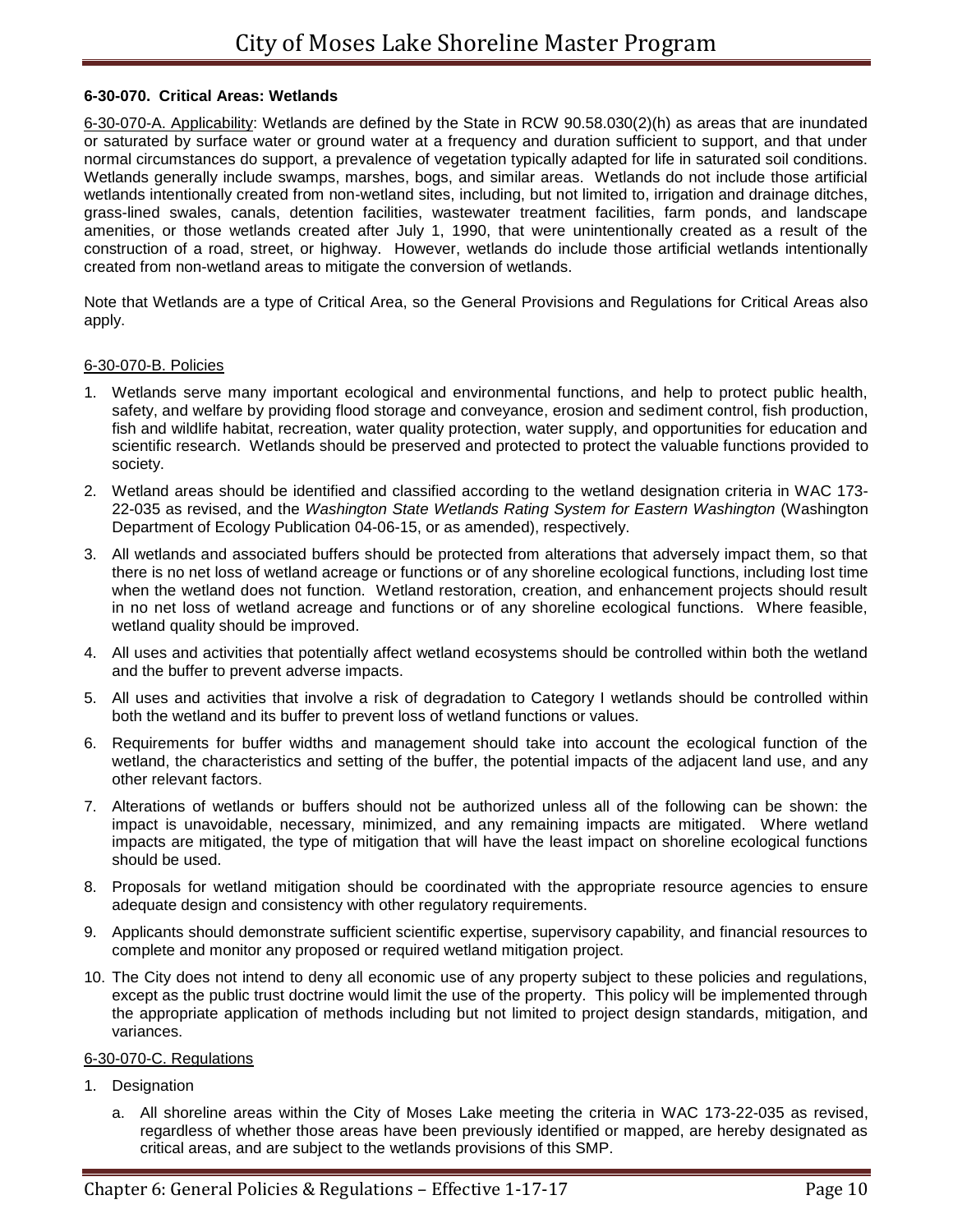- b. All artificial shoreline wetlands intentionally created from non-wetland areas to mitigate the conversion of wetlands are hereby designated as critical areas, and are subject to the wetlands provisions of this SMP.
- 2. Mapping
	- a. The approximate location and extent of wetlands are shown on the adopted critical area maps. The following critical area maps, along with any related information, is hereby adopted: *Shoreline Inventory and Characterization: Biological Synthesis Map, City of Moses Lake GIS*. Additionally, soil maps produced by the U. S. Department of Agriculture's Natural Resources Conservation Service (NRCS) may be useful in helping to identify potential wetland areas.
	- b. The aforementioned maps are to be used as a guide for the City, project applicants, and/or property owners to identify potential wetland areas that may be subject to the provisions of this SMP. They shall be consulted when a development application is received to determine whether there is likely to be a wetland on or near the site.
	- c. It shall be the responsibility of the applicant to notify the city of any known wetlands or potential wetland areas on or near the site of any proposed use or activity. The location of wetlands shall be determined by a wetland analysis report conducted by a professional wetland scientist, as defined below, and meeting the standards found within this chapter.
	- d. Any site shown on the City data maps as containing wetlands, emergent vegetation, or riparian tree cover, must be evaluated for the presence of wetlands.
- 3. The following uses and activities are regulated if they occur in a regulated wetland or its buffer, whether or not any land-use permit or license is required:
	- a. Removal, excavation, grading, or dredging of soil, sand, gravel, minerals, organic matter, or material of any kind;
	- b. Dumping of, discharging of, or filling with any material, including discharges of storm water and domestic, commercial, or industrial wastewater;
	- c. Draining, flooding, or any disturbance of the water level or water table;
	- d. The driving of pilings;
	- e. The placing of obstructions;
	- f. The construction, reconstruction, demolition, or expansion of any structure;
	- g. The destruction or alteration of wetland or buffer vegetation through clearing, mowing, harvesting, shading, intentional burning, or planting of vegetation that would alter the character of a regulated wetland;
	- h. Activities that result in:
		- i. A significant change of water temperature;
		- ii. A significant change of physical or chemical characteristics of the sources of water to the wetland;
		- iii. A significant change in the quantity, timing, or duration of the water entering the wetland; or
		- iv. The introduction of pollutants;
	- i. Activities reducing the functions of buffers; or
	- j. Other uses or activities that result in a significant ecological impact to the physical, chemical, or biological characteristics of wetlands, or any net loss of shoreline ecological functions.
- 4. Wetland ratings
	- a. *Classification.* Wetlands in the City of Moses Lake and its UGA shall be classified into the following categories according to the *Washington State Wetlands Rating System for Eastern Washington*  (Washington Department of Ecology Publication #14-06-030, or as amended):
		- i. Category I
			- 1. Category I wetlands are those that:
				- a. Represent a unique or rare wetland type;
				- b. Are sensitive to disturbance;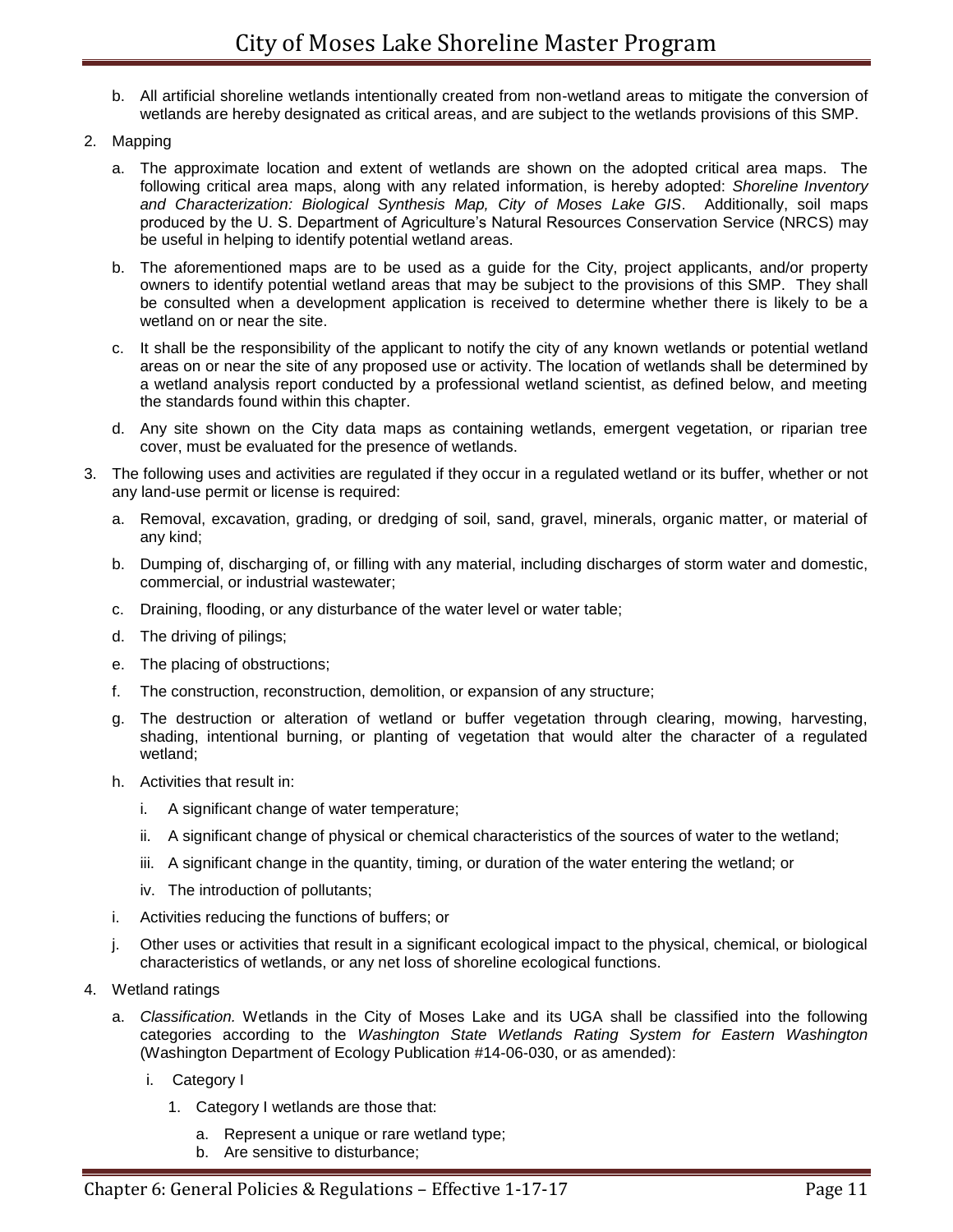- c. Are relatively undisturbed and contain ecological attributes that are impossible to replace within a human lifetime; or
- d. Provide a very high level of functions.
- 2. Category I wetlands include alkali wetlands, Natural Heritage wetlands, mature and old-growth forested wetlands with slow growing trees, and wetlands that perform many functions well, as measured by the rating system.

Generally, these wetlands are not common and make up a small percentage of the wetlands in Eastern Washington.

- ii. Category II wetlands are:
	- 1. Mature forested wetlands containing fast growing trees;
	- 2. Vernal pools present within a mosaic of other wetlands; or
	- 3. Those wetlands with a moderately high level of functions.

These wetlands are difficult, though not impossible, to replace. They provide high levels of some functions. These wetlands occur more commonly than Category I wetlands, but still need a high level of protection.

- iii. Category III wetlands are:
	- 1. Vernal pools that are isolated; or

2. Wetlands with a moderate level of functions, as measured by the rating system.

These wetlands have generally been disturbed in some manner, and are often smaller, less diverse and/or more isolated in the landscape that Category II wetlands. They may not require as much protection as Category I and II wetlands.

- iv. Category IV wetlands have the lowest levels of functions, as measured by the rating system, and are often heavily disturbed. These are wetlands that should be able to be replaced, and in some cases improved. These wetlands do provide some important functions, and should be afforded some degree of protection.
- b. Wetland rating categories shall not change due to illegal modifications after the date of adoption of this SMP.

#### 5. Standards

- a. General requirements
	- i. All uses and activities shall be prohibited in wetlands and wetland buffers, except as provided for in this SMP. No alteration to wetlands or wetland buffers shall result in a net loss of shoreline ecological functions, including wetland area, functions, or values.
	- ii. New commercial uses shall be prohibited in wetlands, except as provided for in the "Public Agency and Utility Exception" and "Variance" sections of this SMP. Existing commercial uses in wetlands shall be considered nonconforming.
	- iii. The conversion of wetlands not currently in agricultural use to a new agricultural use is subject to the compensatory mitigation provisions of this chapter and Appendix A, Mitigation. Conversion includes the clearing of wetland vegetation for pasture or preparation for planting of crops.
	- iv. The conversion of wetlands currently in agricultural uses to non-agricultural uses is subject to the compensatory mitigation provisions of this SMP.
	- v. All activities and uses shall be prohibited from Category I wetlands, except as provided for in the "Public Agency and Utility Exception" and "Variance" sections of this SMP.
	- vi. For Category II and III wetlands, the following standards shall apply. Full compensation for the loss of acreage and functions of wetland and buffers shall be provided under the terms established under the heading "Compensatory Mitigation Standards" below.
		- 1. Where wetland fill is proposed, it is presumed that an alternative development location exists; activities and uses shall be prohibited unless the applicant can demonstrate that:
			- a. The basic project purpose cannot reasonably be accomplished on another site or sites in the general region while still successfully avoiding or resulting in less adverse impact on a wetland; and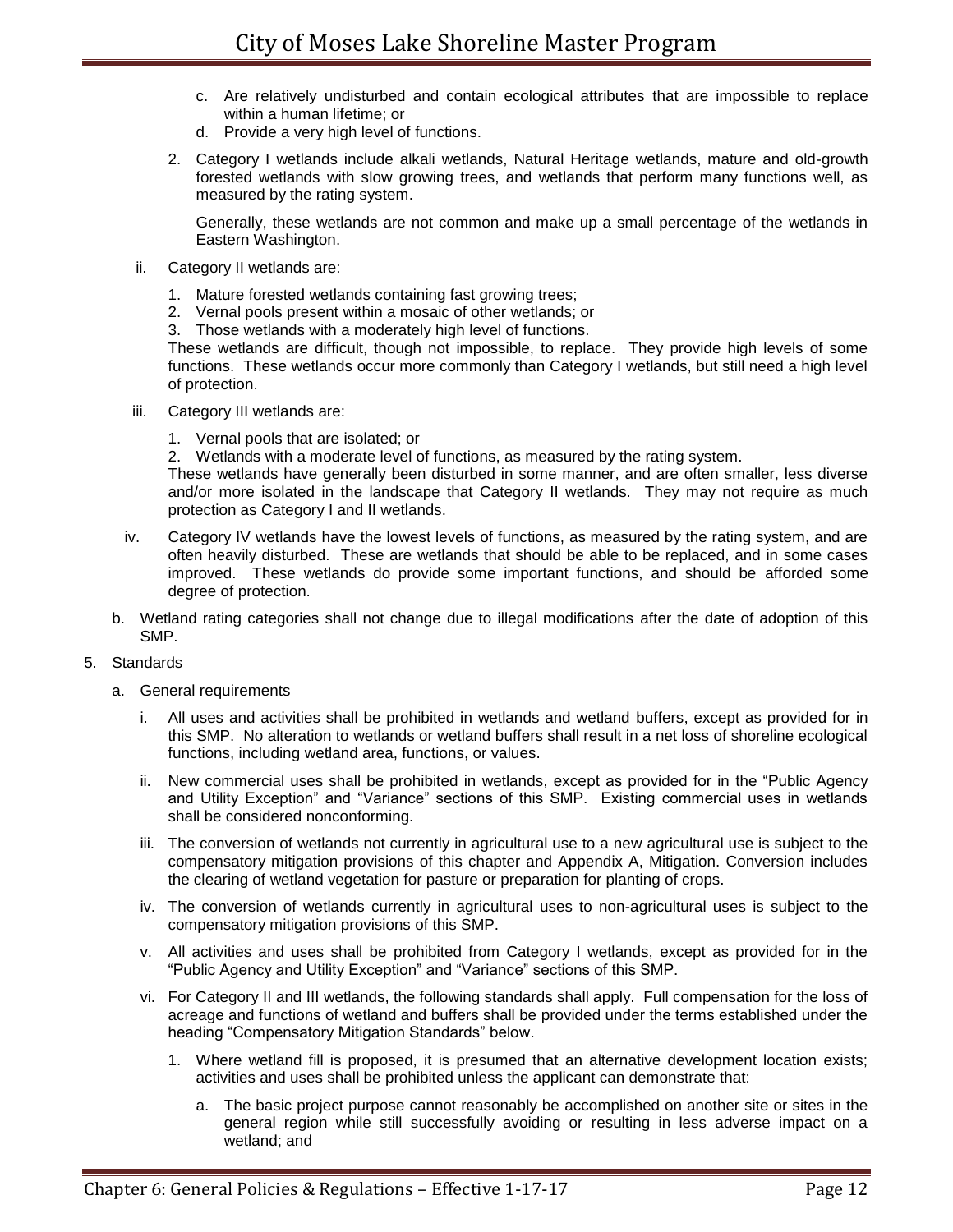- b. All on-site alternative designs that would avoid or result in less adverse impact on a wetland or its buffer, such as a reduction in the size, scope, configuration or density of the project, are not feasible.
- 2. Wetland fill must comply with the fill standards in Chapter 8 of this SMP.
- vii. Category IV wetlands: activities and uses that result in unavoidable impacts may be permitted in Category IV wetlands and associated buffers in accordance with an approved wetland analysis report and compensatory mitigation plan, and only if the proposed activity is the only reasonable alternative that will accomplish the applicant's objectives. Full compensation for the loss of acreage and functions of wetland and buffers shall be provided under the terms established under the heading "Compensatory Mitigation Standards" below.
- b. Report requirements
	- i. A wetland analysis report shall be submitted to the Community Development Department for review prior to initiation of any use or activity adjacent to or within an affected wetland or its buffer.
	- ii. A compensatory mitigation report shall be submitted to the Community Development Department when a proposed use or activity will involve wetland and/or buffer impacts, as shown by a wetland analysis report.
	- iii. When appropriate, the Community Development Director may also require a wetland report to include an evaluation by the State Department of Ecology or an independent qualified expert regarding the applicant's analysis and the effectiveness of any proposed mitigating measures or programs and to include any recommendations as appropriate.
- c. Criteria for wetland analysis reports
	- i. A wetland analysis report shall be prepared by a qualified professional who is a certified Professional Wetland Scientist or a non-certified professional wetland scientist with a minimum of five (5) years of experience in the field of wetland science, including experience preparing wetland reports.
	- ii. The written report and the accompanying scaled plan sheets shall contain the following information, at a minimum:
		- 1. Written report:
			- a. The name and contact information of the applicant; the name, qualifications, and contact information for the primary author(s) of the wetland analysis report; a description of the proposal; identification of all the local, state, and/or federal wetland-related permit(s) required for the project; and a vicinity map for the project;
			- b. A statement specifying the accuracy of the report and all assumptions made and relied upon;
			- c. Documentation of any fieldwork performed on the site, including field data sheets for delineations, function assessments, baseline hydrologic data, etc.;
			- d. A description of the methodologies used to conduct the wetland delineations, function assessments, or impact analyses, including references;
			- e. Identification and characterization of all critical areas, wetlands, water bodies, shorelines, floodplains, and buffers on or adjacent to the proposed project area. For areas off of the project site, estimate conditions within 300 feet of the project boundaries using the best available information;
			- f. For each wetland identified on-site and within 300 feet of the project site provide: the wetland rating; required buffers; hydrogeomorphic classification; wetland acreage based on a professional survey from the field delineation (acreages for on-site portion and entire wetland area including off-site portions); Cowardin classification of vegetation communities; habitat elements; soil conditions based on site assessment and/or soil survey information; and to the extent possible, hydrologic information such as location and condition of inlet/outlets (if they can be legally accessed), estimated water depths within the wetland, and estimated hydroperiod patterns based on visual cues (e.g., algal mats, drift lines, flood debris, etc.). Provide acreage estimates, classifications, and ratings based on entire wetland complexes, not only the portion present on the proposed project site;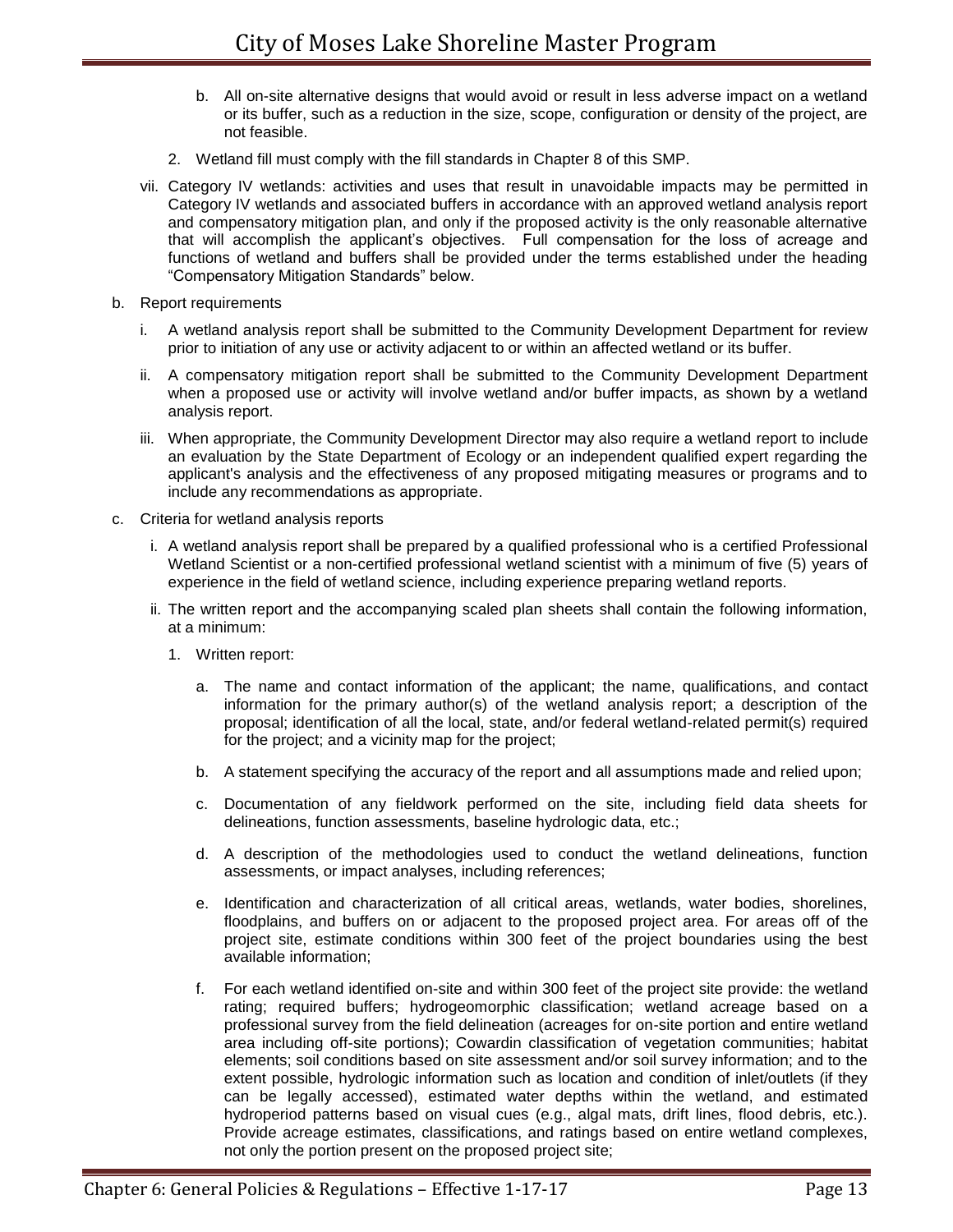- g. A description of the proposed actions including an estimation of acreages of impacts to wetlands and buffers based on the field delineation and survey and an analysis of site development alternatives including a no-development alternative;
- h. An assessment of the probable cumulative impacts to the wetlands and buffers resulting from the proposed development;
- i. A description of reasonable efforts made to apply mitigation sequencing, as defined in this SMP, to avoid, minimize, and mitigate impacts to critical areas;
- j. A discussion of measures, including avoidance, minimization, and compensation, proposed to preserve existing wetlands and restore any wetlands that were degraded prior to the currently proposed land use activity;
- k. A conservation strategy for habitat and native vegetation that addresses methods to protect and enhance on-site habitat and wetland functions, and
- l. Evaluation of functions of the wetland and adjacent buffer using a functions assessment method recognized by local or state agency staff and including the reference for the method used and all data sheets. Wetlands shall be rated according to the Washington State Department of Ecology wetland rating system, as set forth in the Washington State Wetland Rating System for Eastern Washington (Ecology Publication #14-06-030, or as amended and approved by Ecology).
- 2. Scaled plan sheet(s):
	- a. Maps (to scale) depicting delineated and surveyed wetland and required buffers on-site, including buffers for off-site critical areas that extend onto the project site; the development proposal; other critical areas; grading and clearing limits; areas of proposed impacts to wetlands and/or buffers (include square footage estimates);
	- b. A depiction of proposed stormwater management facilities and outlets (to scale) for the development, including estimated areas of intrusion into the buffers of any critical areas. The written report shall contain a discussion of the potential impacts to the wetland(s) associated with anticipated hydroperiod alterations from the project.
- d. Criteria for compensatory mitigation reports
	- i. A compensatory mitigation report for wetland or buffer impacts shall be prepared by one or more qualified professionals including someone who is a certified Professional Wetland Scientist or a noncertified professional wetland scientist with a minimum of five (5) years experience designing compensatory mitigation projects. Said compensatory mitigation projects must have been installed and monitored for a minimum of two (2) years, in order to verify success. In addition, the design team may include civil engineers, landscape architects, or landscape designers, depending upon the complexity of the project.
	- ii. A wetland analysis report, conforming to the standards above, must accompany or be included in the compensatory mitigation report.
	- iii. The compensatory mitigation report must include a written report and scaled plan sheets containing, at a minimum, the following elements. Full guidance can be found in the *Wetland Mitigation in Washington State: Part 2 - Developing Mitigation Plans, March 2006* (Washington State Department of Ecology, U.S. Army Corps of Engineers Seattle District, and U.S. Environmental Protection Agency Region 10; Ecology Publication #06-06-011b) or as revised or *Selecting Wetland Mitigation Sites Using a Watershed Approach* (Eastern Washington) (Publication #10-06-07, November 2010).
		- 1. Written report:
			- a. The name and contact information of the applicant; the name, qualifications, and contact information for the primary author(s) of the Compensatory Mitigation Report; a description of the proposal; a summary of the impacts and proposed compensation concept; identification of all the local, state, and/or federal wetland related permit(s) required for the project; and a vicinity map for the project;
			- b. Description of the existing wetland and buffer areas proposed to be impacted including: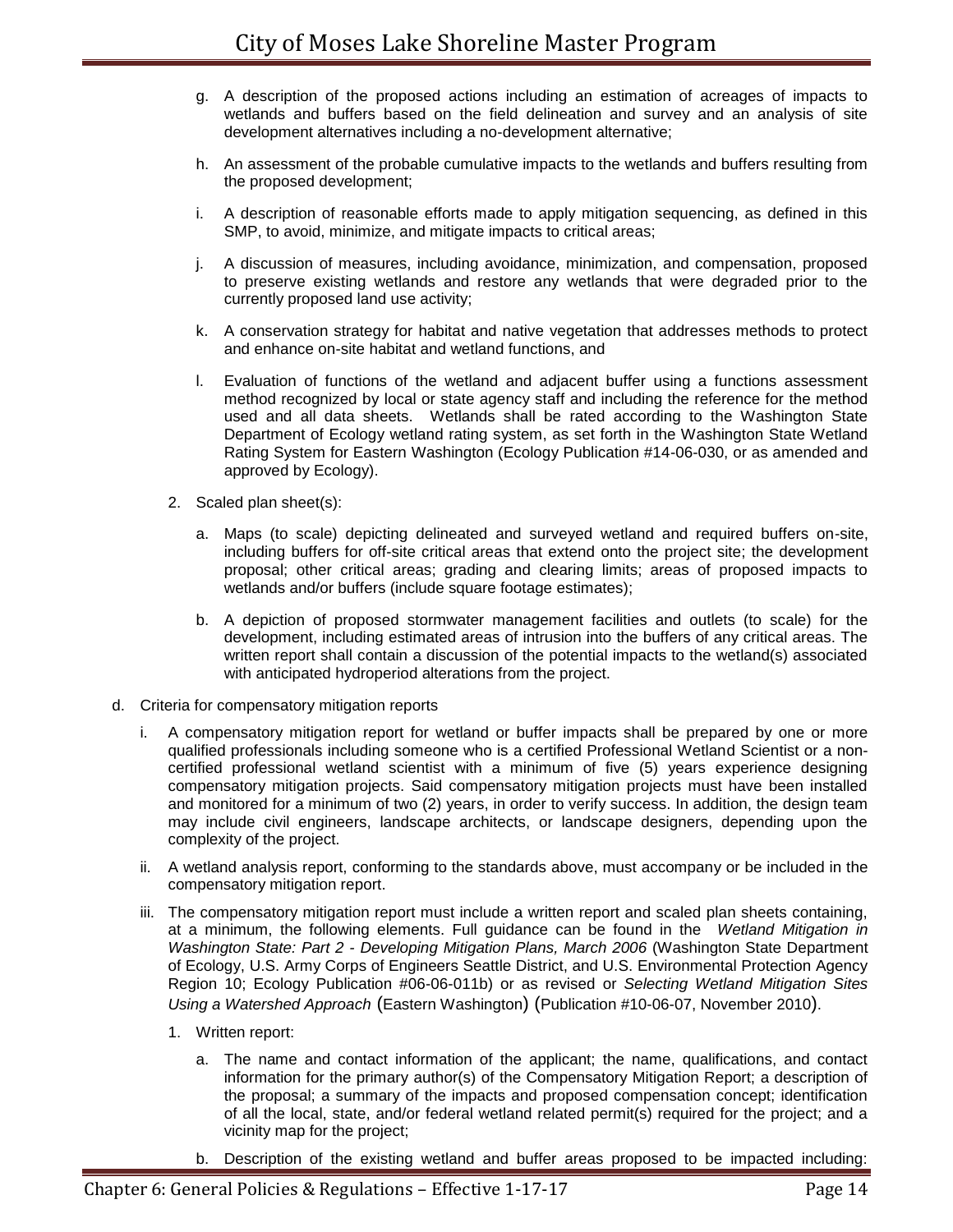acreages (or square footage) based on professional surveys of the delineations; Cowardin classifications including dominant vegetation community types (for upland and wetland habitats); hydrogeomorphic classification of wetland(s) on and adjacent to the site; the results of a functional assessment for the entire wetland and the portions proposed to be impacted; wetland rating based on the sub-section of this chapter headed "Wetland Ratings";

- c. An assessment of the potential changes in wetland hydroperiod from the proposed project and how the design has been modified to avoid, minimize, or reduce adverse impacts to the wetland hydroperiod;
- d. An assessment of existing conditions in the zone of the proposed compensation, including: vegetation community structure and composition, existing hydroperiod, existing soil conditions, existing habitat functions. Estimate future conditions in this location if the compensation actions are NOT undertaken (i.e., how would this site progress through natural succession?);
- e. A description of the proposed conceptual actions for compensation of wetland and upland areas affected by the project. Describe future vegetation community types for years 1, 3, 5, 10, and 25 post-installation including the succession of vegetation community types and dominants expected. Describe the successional sequence of expected changes in hydroperiod for the compensation site(s) for the same time periods as vegetation succession. Describe the change in habitat characteristics expected over the same 25-year time period;
- f. The field data collected to document existing conditions, and on which future condition assumptions are based for hydroperiod (e.g., existing hydroperiod based on piezometer data, staff/crest gage data, hydrologic modeling, visual observations, etc.) and soils (e.g., soil pit data—hand dug or mechanically trenched; and soil boring data. Do not rely upon soil survey data for establishing existing conditions);
- g. A discussion of ongoing management practices that will protect wetlands after the project site has been developed, including proposed monitoring and maintenance programs (for remaining wetlands and compensatory mitigation wetlands);
- h. A bond estimate for the entire compensatory mitigation including the following elements: site preparation, plant materials, construction materials, installation oversight, maintenance twice/year for up to five (5) years, annual monitoring field work and reporting, and contingency actions for a period up to the proposed monitoring period;
- i. Proof of establishment of Notice on Title for the wetlands and buffers on the project site, including the compensatory mitigation areas;
- j. Description of how the project design has been modified to avoid, minimize, or reduce adverse impacts to wetlands.
- 2. Scaled plan sheets:
	- a. Surveyed edges of the existing wetland and buffers, proposed areas of wetland and/or buffer impacts, location of proposed wetland and/or buffer compensation actions;
	- b. Existing topography, ground-proofed, at two-foot contour intervals in the zone of the proposed compensation actions if any grading activity is proposed to create the compensation area(s). Also existing cross-sections of on-site wetland areas to which impacts are proposed, and cross-section(s) (estimated one-foot intervals) for the proposed areas of wetland or buffer compensation;
	- c. Surface and subsurface hydrologic conditions including an analysis of existing and proposed hydrologic regimes for enhanced, created, or restored compensatory mitigation areas. Also, illustrations of how data for existing hydrologic conditions were used to determine the estimates of future hydrologic conditions;
	- d. Conditions expected from the proposed on-site actions including future hydrogeomorphic types, vegetation community types by dominant species (wetland and upland), and future hydrologic regimes;
	- e. Required wetland buffers for existing wetlands and proposed compensation areas. Also, identify any zones where buffer reduction or enlargement beyond the standards identified in this SMP is proposed;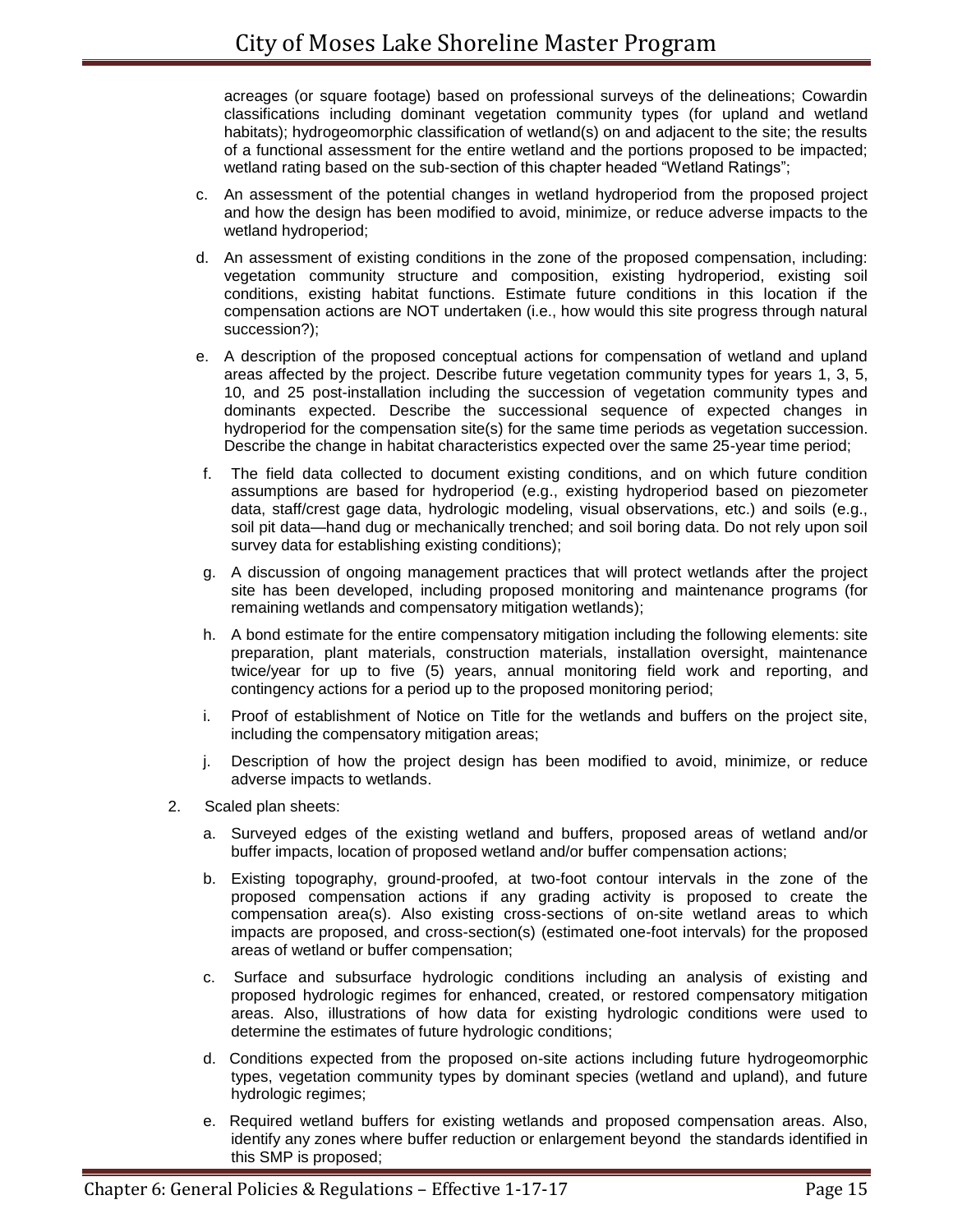- f. A plant schedule for the compensatory area including all species by proposed community type and hydrologic regime, size and type of plant material to be installed, spacing of plants, "typical" clustering patterns, total number of each species by community type, and timing of installation;
- g. Performance standards (measurable standards reflective of years post-installation) for upland and wetland communities, monitoring schedule, and maintenance schedule and actions by each biennium.
- e. Compensatory mitigation standards
	- i. Mitigation shall achieve wetland functions equivalent to or greater than those that existed in the wetland prior to mitigation.
	- ii. When possible, mitigation shall be on-site and sufficient to maintain the functions and values of the wetland and buffer areas. If on-site mitigation is not feasible, then the applicant shall demonstrate that the site is the nearest that can reasonably achieve the goals of mitigation with high likelihood of success.
	- iii. Applicants shall demonstrate sufficient scientific expertise, supervisory capability, and financial resources to complete and monitor any proposed or required wetland mitigation project.
	- iv. Mitigation actions that require compensation by restoration of a former wetland, enhancement of a degraded wetland, or creation of new wetlands shall use the Credit/Debit method or shall occur in the following order of preference:
		- 1. Restoring a former wetland or creating a new wetland on the site of the project;
		- 2. Restoring a former wetland or creating a new wetland in the same sub-basin as the project site;
		- 3. Creating wetlands from disturbed upland sites outside of the subbasin;
		- 4. Enhancing degraded wetlands;
		- 5. Preserving high quality wetlands that are under imminent threat.
	- v. The size of a compensatory mitigation project shall be greater than the size of the affected wetland per Table 6.1.
		- 1. When impacts to wetlands and wetland critical area buffers are proposed they must be mitigated using a 1:1 ratio based on the area of wetland buffer impacted
		- 2. To more fully protect functions and values, and as an alternative to the mitigation ratios in Table 6.1, the Shoreline Administrator may allow mitigation based on the "credit/debit method developed by the Department of Ecology in "Calculating Credits and Debits for Compensatory Mitigation in Wetlands of Eastern Washington; Final Report" (Ecology Publication #11-06-015, August 2012, or as amended)

#### **Table 6.1: Wetland Mitigation Ratios**

| Category and Type of Wetland Creation or Re-establishment |                         | Rehabilitation | Enhancement  |
|-----------------------------------------------------------|-------------------------|----------------|--------------|
| Category I:<br>Bog, Natural Heritage site                 | Not considered possible | Case by case   | Case by case |
| Category I:<br><b>Mature Forested</b>                     | 6:1                     | 12:1           | 24:1         |
| Category I:<br>Based on functions                         | 4:1                     | 8:1            | 16:1         |
| Category II                                               | 3:1                     | 6:1            | 12:1         |
| Category III                                              | 2:1                     | 4:1            | 8:1          |
| Category IV                                               | 1.5:1                   | 3:1            | 6:1          |

*From "Wetlands and CAO Updates- Guidance for Small Cities Eastern Washington Version" October 2012 Revision; Ecology publication # 10-06-001.*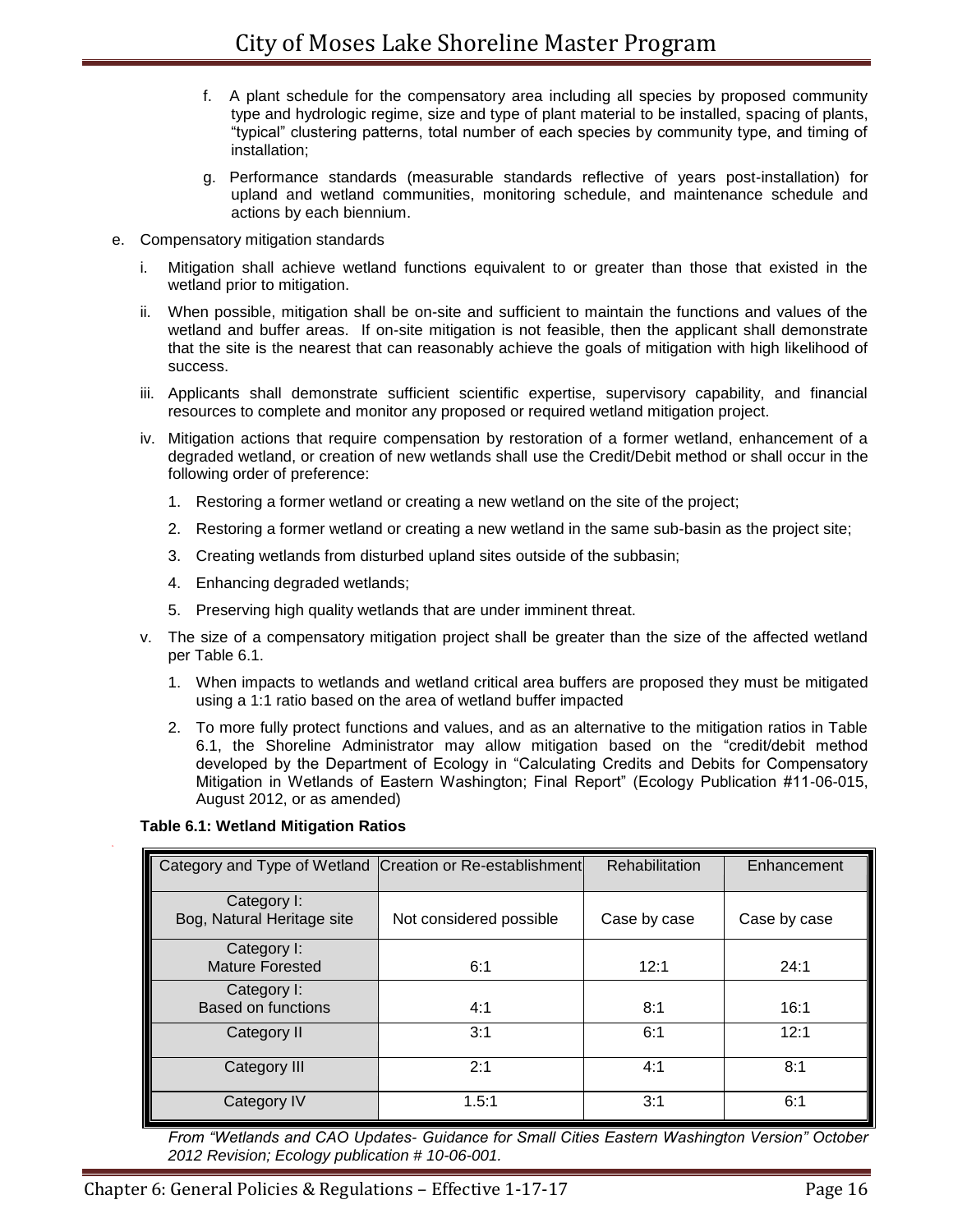- vi. The mitigation ratio may be increased if the administrator identifies that:
	- 1. Uncertainty exists as to the probable success of the proposed restoration or creation;
	- 2. A significant time period will elapse between impact and replication of wetland functions;
	- 3. Proposed mitigation will result in a lower category of wetland or reduced functions relative to the wetland being impacted; or
	- 4. The impact was due to an unauthorized action.
- vii. Required compensatory mitigation reports shall be forwarded for review and comment to agencies with expertise or jurisdiction related to the proposal, including, but not limited to:
	- 1. The Washington Department of Ecology.
	- 2. The Washington Department of Fish and Wildlife.
	- 3. The Washington Department of Natural Resources.
	- 4. The U. S. Army Corps of Engineers.
	- 5. The U. S. Fish and Wildlife Service.
- viii. Prior to final plat approval, Certificate of Occupancy, or other final approval on a project, a performance surety agreement acceptable to the City Attorney must be entered into by the property owner and the City. The surety agreement must include the complete costs for the mitigation and monitoring, which may include but is not limited to: the cost of installation, delivery, plant material, soil amendments, permanent irrigation, seed mix, and three monitoring visits and reports by a qualified professional. The Community Development Department must approve the estimate for said improvements. The surety shall be for 150% of the estimated cost.

### f. Subdivisions

- i. The major or short subdivision of lands that include wetlands is subject to the following:
	- 1. Land that is located wholly within a wetland or its buffer may not be subdivided.
	- 2. Land that is located partially within a wetland or its buffer may be subdivided provided that an accessible and contiguous portion of each new lot is located outside of the wetland and its buffer and meets minimum lot size requirements.
	- 3. Access roads and utilities serving the proposed subdivision may be permitted within the wetland and associated buffers only if the City determines that no other feasible alternative exists and all impacts are mitigated.
- ii. The administrator may allow greater density of development outside of wetland areas and associated buffers as an incentive, provided:
	- 1. A high level of protection for on-site resources is provided and demonstrated in an approved wetland analysis report and compensatory mitigation plan.
	- 2. Good and sufficient cause has been shown.
	- 3. The overall density of the project does not exceed what would otherwise be allowed.
- g. Signs and fencing of wetlands: During construction, the outer perimeter of the wetland buffer and the clearing limits identified by an approved permit or authorization shall be marked in the field with temporary "clearing limits" fencing in such a way as to ensure that no unauthorized intrusion will occur. The marking is subject to inspection by the Community Development Department prior to commencement of permitted activities. This temporary marking shall be maintained throughout construction and shall not be removed until permanent signs and fencing, if required, are in place. As a condition of any permit or authorization pursuant to this chapter, the administrator may require permanent signs and/or fencing along the perimeter of a wetland or buffer in order to protect the functions and values of the wetland, or to minimize future impacts or encroachment upon the wetland or buffer.

#### h. Wetland buffers

i. Buffer widths: wetland buffers must be maintained in accordance with the following tables: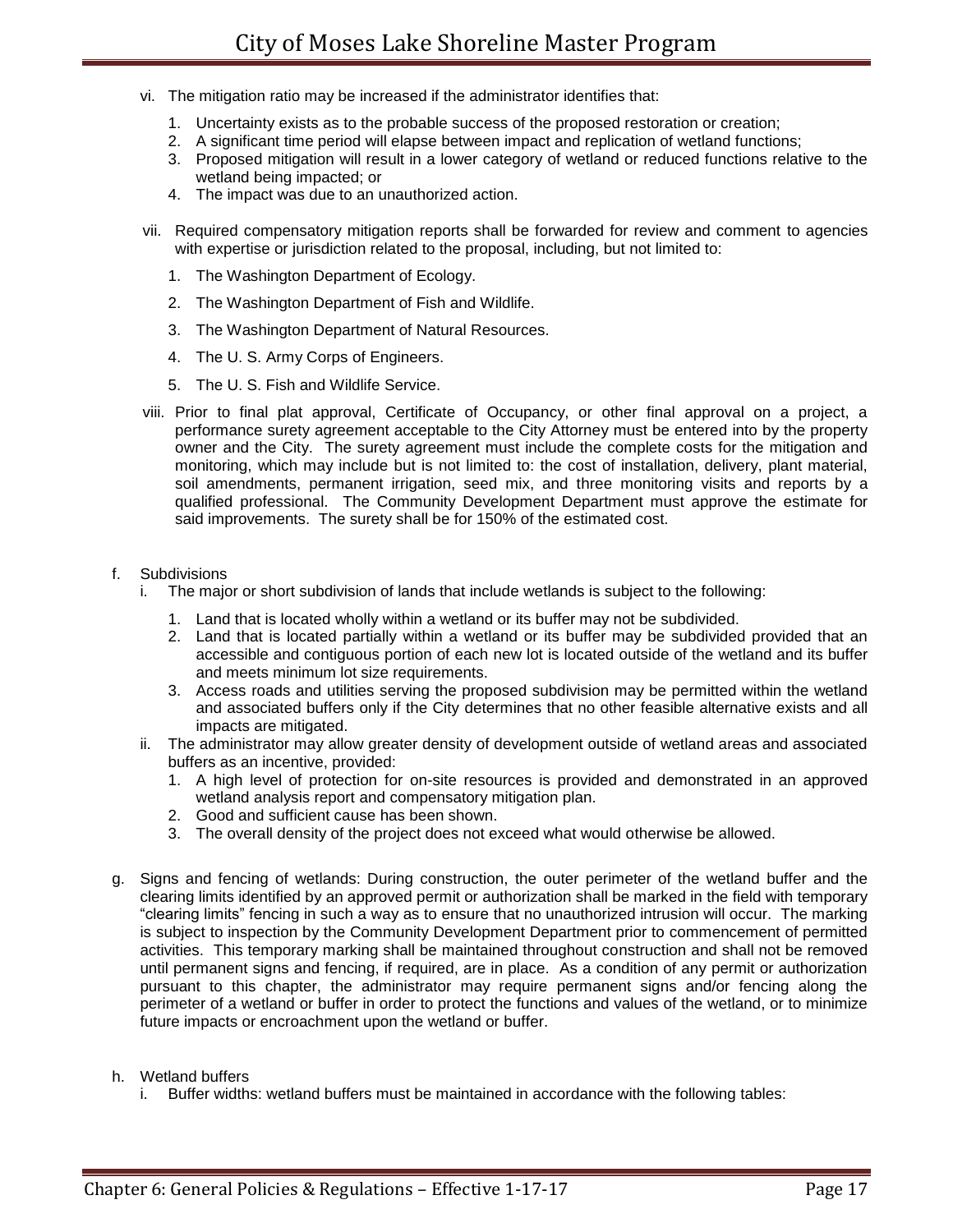| <b>Wetland Category</b>                            | Standard<br><b>Buffer</b><br>Width | Additional buffer width<br>if wetland scores 5<br>habitat points | Additional buffer width<br>if wetland scores 6-7<br>habitat points | Additional buffer width if<br>wetland scores 8-9<br>habitat points |
|----------------------------------------------------|------------------------------------|------------------------------------------------------------------|--------------------------------------------------------------------|--------------------------------------------------------------------|
| Category I or II:<br>Based on total score          | 75'                                | Add 15'                                                          | Add 45'                                                            | Add 75'                                                            |
| Category I or II:<br>Forested                      | 75'                                | Add 15'                                                          | Add 45'                                                            | Add 75'                                                            |
| Category I:<br><b>Natural Heritage</b><br>Wetlands | 190'                               | NA                                                               | NA.                                                                | NA.                                                                |
| Category I or II:<br>Alkali or Vernal Pool         | 150'                               | <b>NA</b>                                                        | <b>NA</b>                                                          | <b>NA</b>                                                          |
| Category III<br><b>SR, SR-R, &amp; H</b>           | 25'                                | Add 10'                                                          | Add 50'                                                            | Add 75'                                                            |
| Category III<br>SR-S, H-R, W, & N                  | 60'                                | Add 15'                                                          | Add 45'                                                            | Add 75'                                                            |
| Category IV (all)                                  | 25'                                | Add 15'                                                          | NA.                                                                | NА                                                                 |

#### **Table 6.2: Wetland Buffer Widths**

Notes:

1). Additional buffer widths are added to the standard buffer widths. For example, a Category I wetland scoring 32 points for habitat function would require a buffer of 150' (75 + 75).

2). The standard buffer widths assume that the buffer is vegetated with a native plant community appropriate for the ecoregion. If the existing buffer is unvegetated, sparsely vegetated, or vegetated with invasive species that do not perform the needed functions, the buffer shall either be planted to create the appropriate plant community, or the buffer shall be widened to ensure that adequate functions of the buffer are provided.

3). The standard buffers have been reduced by 25%, contingent on implementation of the mitigation measures in Table 6.2. If an applicant chooses not to apply the mitigation measures in Table 6.2, then the width of the buffer must be increased to the original width by dividing by 75%. For example, a 75' buffer with the mitigation measures would be a 100' buffer without them, and a 25' buffer with the mitigation measures would be a 33.3' buffer without them.

# **Table 6.3: Required Measures to Minimize Impacts to Wetlands**

(Measures are required, where applicable to a specific proposal)

| <b>Disturbance</b>  | Required Measures to Minimize Impacts                                                                          |
|---------------------|----------------------------------------------------------------------------------------------------------------|
| Lights              | Lighting shall be minimally invasive to wetland areas                                                          |
| Noise               | Locate activity that generates noise away from wetland<br>$\bullet$                                            |
|                     | If warranted, enhance existing buffer with native vegetation adjacent to noise source<br>$\bullet$             |
|                     | For activities that generate relatively continuous, potentially disruptive noise, such as certain<br>$\bullet$ |
|                     | heavy industry or mining, establish an additional 10' heavily vegetated buffer strip immediately               |
|                     | adjacent to the outer wetland buffer                                                                           |
| <b>Toxic Runoff</b> | Route all new, untreated runoff away from the wetland while ensuring wetland is not dewatered                  |
|                     | Establish covenants limiting use of pesticides within 150' of wetland<br>$\bullet$                             |
|                     | Apply integrated pest management                                                                               |
| Stormwater          | Retrofit stormwater detention and treatment for roads and existing adjacent development                        |
| Runoff              | Prevent channelized flow from lawns from directly entering the buffer                                          |
|                     | Use Low Impact Development techniques (per Puget Sound Action Team LID Technical                               |
|                     | Guidance Manual)                                                                                               |
| Changes in          | Infiltrate or treat, detain, and disperse into buffer new runoff from impervious surfaces and new              |
| Water Regime        | lawns                                                                                                          |
| Pets and            | Use privacy fencing OR plant dense vegetation to delineate buffer edge and to discourage                       |
| Human               | disturbance using vegetation appropriate for the region                                                        |
| <b>Disturbance</b>  | Place wetland and its buffer in a separate tract or protect with a conservation easement                       |
| Dust                | Use best management practices to control dust<br>$\bullet$                                                     |
| Disruption of       | Maintain connections to offsite areas that are undisturbed<br>lo                                               |
| corridors or        | Restore corridors or connections to offsite habitats by replanting                                             |
| connections         |                                                                                                                |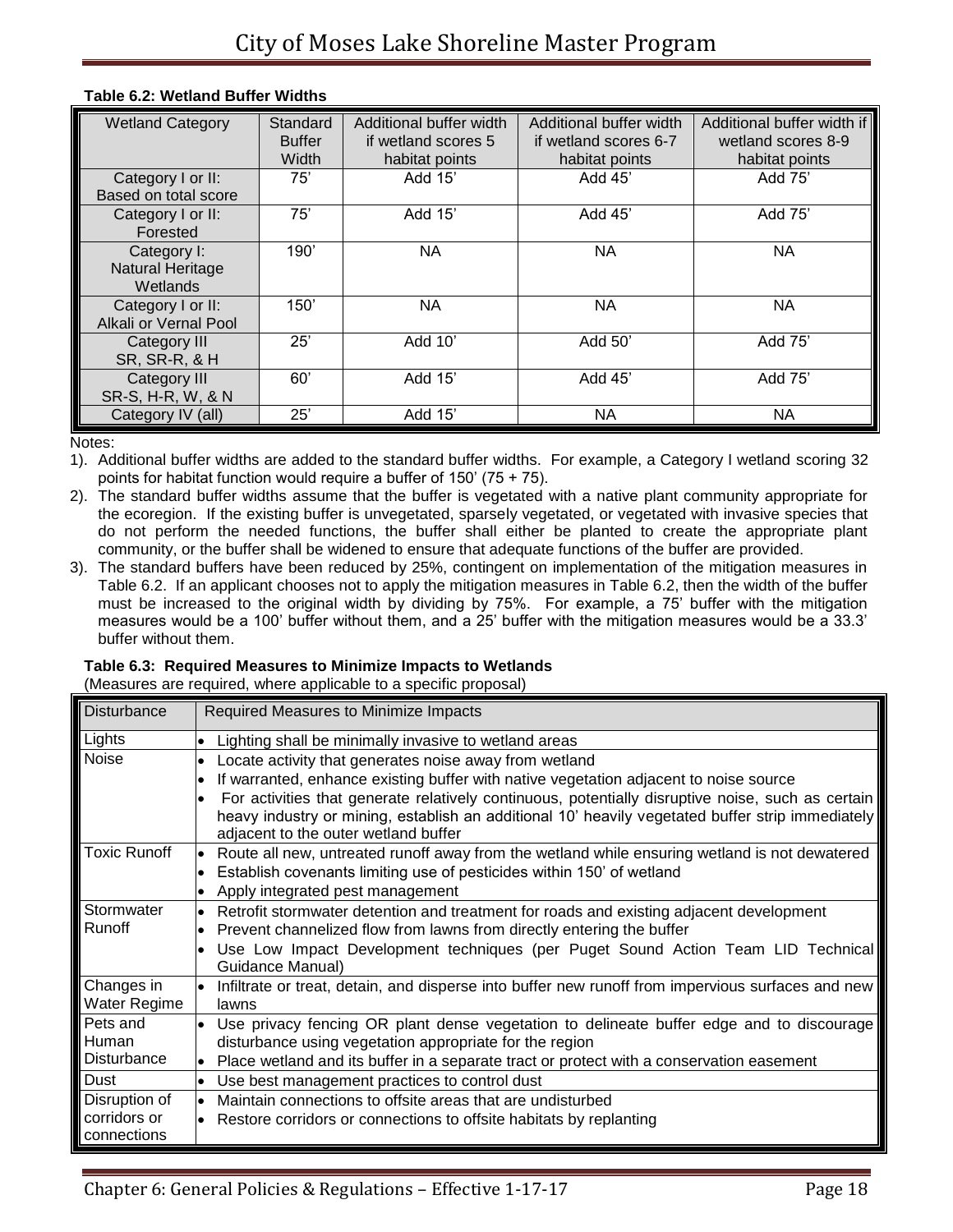- ii. Criteria for increasing, reducing, and averaging: The standard buffer widths shall be applied unless the administrator determines through a scientifically supportable method that a greater or lesser buffer width would serve to protect the functions and values of a particular wetland. The standard buffer widths may not be reduced by more than 25%. Greater buffer widths or rehabilitation of an inadequate plant community may be required where necessary to ensure development does not result in adverse impacts to wetlands.
- iii. All buffers shall be measured from the wetland boundary as surveyed in the field. The width of the wetland buffer shall be determined according to the wetland category and the proposed land use. The same buffer widths and measurement criteria shall apply to any wetland created, restored, or enhanced as compensation for approved wetland alterations. Buffers shall be clearly marked on the ground and the administrator may require signs and/or fencing along the perimeter of a wetland or buffer in order to protect the functions and values of the wetland, or to minimize future impacts or encroachment upon the wetland or buffer.
- iv. Wetland buffer width averaging. The administrator may allow averaging of wetland buffer widths in accordance with an approved critical areas report, provided the following conditions are met:
	- 1. There will be no reduction in wetland functions and values;
	- 2. The buffer at its narrowest point is never less than the greater of either ¾ of the required width or 75' for Category I & II, 50' for Category III, and 25' for Category IV.
	- 3. The total area contained in the buffer area is no less than would otherwise have been applied under a constant buffer width.
	- 4. One of the following is met:
		- a. If the averaging is to improve wetland protection, the wetland has significant differences in characteristics that affect its habitat functions, such as a wetland with a forested component adjacent to a degraded emergent component or a "dual-rated" wetland with a Category I area adjacent to a lower-rated area, then the buffer shall be increased adjacent to the higher-functioning area of habitat or more-sensitive portion of the wetland and decreased adjacent to the lower-functioning or less-sensitive portion; OR
		- b. If the averaging is to allow reasonable use of a parcel, there are no feasible alternatives to the site design that could be accomplished without buffer averaging
- v. Where other critical areas coincide with wetlands, buffers shall be configured so as to protect aggregate functions and values. Particular consideration shall be given to habitat connectivity.
- vi. The location of all required buffers shall be clearly and permanently marked on any project site prior to initiation of site work.
- vii. Wetland buffer widths are based on the assumption that the buffer is well vegetated with native species appropriate to the area. Wetland buffer zones shall be retained in their natural condition. Where necessary to ensure that development does not result in adverse impacts to wetlands, rehabilitation of degraded buffer zones may be required. Where buffer disturbances are unavoidable during adjacent construction, re-vegetation with native plant materials will be required.
- viii. The following activities shall be allowed within wetland buffers, provided appropriate measures are undertaken to ensure no net loss of shoreline ecological functions:
	- 1. Conservation or restoration activities aimed at protecting or enhancing soil, water, vegetation, wildlife, or any shoreline ecological functions.
	- 2. Removal of plants that represent a hazard to safety, security, or shoreline ecological functions (including noxious weeds), provided those plants are replaced under the direction of a qualified professional with appropriate native species. Trees shall be replaced at a ratio of 2:1 for younger trees and 4:1 for mature trees.
	- 3. Passive recreation, including pervious walkways or trails located in the outer 25% of the buffer area, wildlife viewing structures, and fishing access areas, provided these are designed and approved as part of an overall site development plan.
	- 4. Educational and scientific research activities.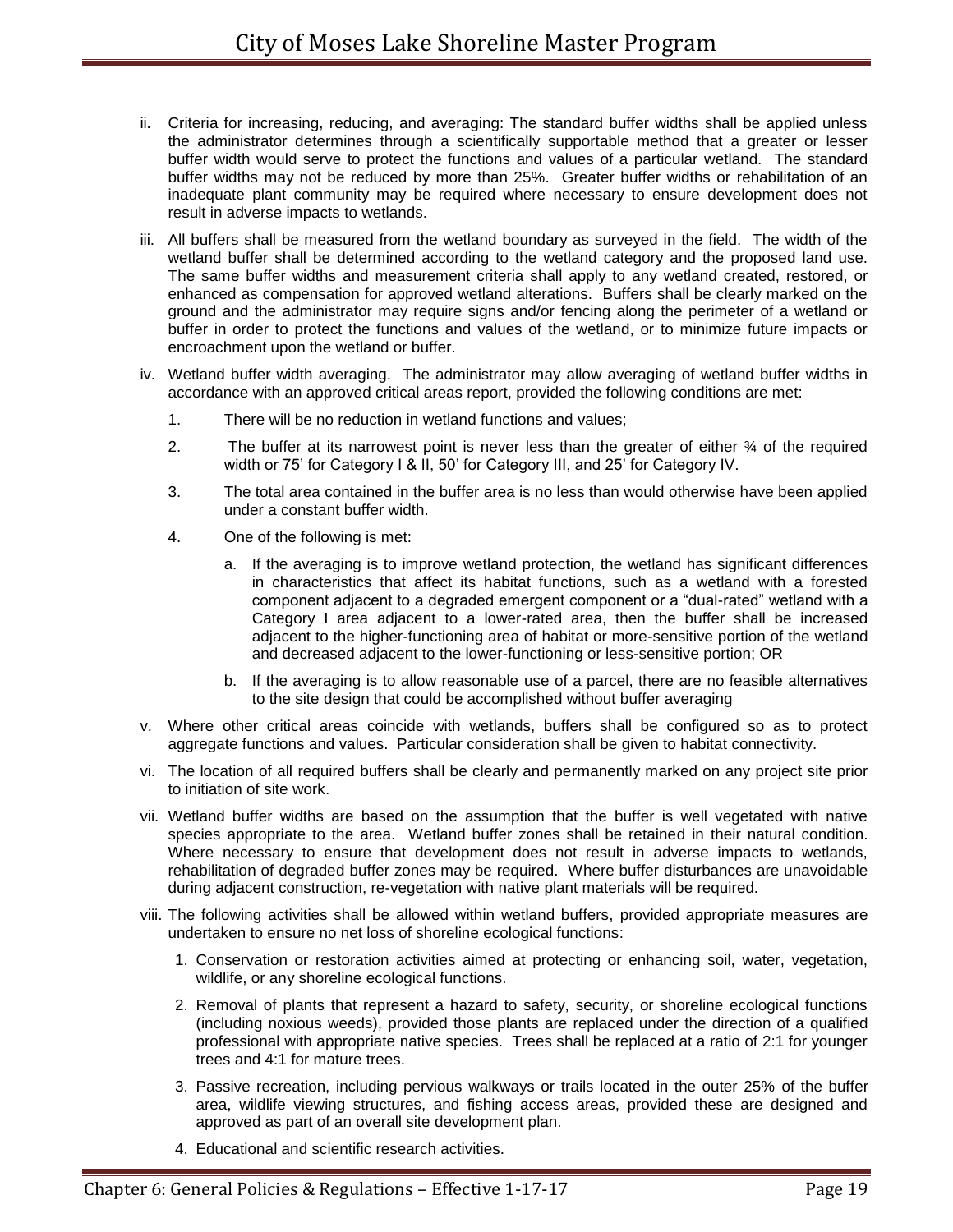- 5. Normal and routine maintenance and repair of any existing public or private facilities, provided disturbed areas are restored to a natural condition.
- 6. Repair and maintenance of non-conforming uses or structures, where legally established within the buffer, provided they do not increase the degree of non-conformity.
- i. If the site of a proposed use or activity contains or is within a wetland area, the applicant shall submit an affidavit that declares whether the applicant has knowledge of any illegal alteration to any or all wetlands on the proposed site and whether the applicant previously has been found in violation of any local ordinance pertaining to shorelines or critical areas. If the applicant has previously been found in violation, the applicant shall declare whether such violation has been corrected to the satisfaction of the City.
- j. Storm water management facilities shall be allowed within the outer 25% of a wetland buffer provided there is no other feasible location and that the location of such facilities will not adversely impact the functions and values of the wetland or otherwise cause any loss of shoreline ecological functions. Appropriate vegetation and management activities that will complement buffer function may be required.
- 6. Unauthorized Alterations and Enforcement
	- a. When a wetland or its buffer has been altered in violation of this SMP, all ongoing development work shall stop and the critical area shall be restored. The City shall have the authority to issue a "stop-work" order to cease all ongoing development work and order restoration, rehabilitation, or replacement measures at the owner's or other responsible party's expense to compensate for violation of provisions of this SMP.
	- b. All development work shall remain stopped until a restoration plan is submitted by the property owner or authorized agent and approved by the City. Such a plan shall be prepared by a qualified professional using the currently accepted scientific principles and shall describe how the actions proposed meet the minimum requirements described below. The Administrator shall, at the violator's expense, seek expert advice in determining the adequacy of the plan. Inadequate plans shall be returned to the applicant or violator for revision and resubmittal.
	- c. The following minimum performance standards shall be met for the restoration of a wetland, provided that if the violator can demonstrate that greater functions and habitat values can be obtained, these standards may be modified:
		- i. The historic structure, functions, and values of the affected wetland shall be restored, including water quality and habitat functions;
		- ii. The historic soil types and configuration shall be replicated;
		- iii. The wetland and buffers shall be replanted with native vegetation that replicates the vegetation historically found on the site in species types, sizes, and densities. The historic functions and values should be replicated at the location of the alteration; and information demonstrating compliance with other applicable provisions of this SMP shall be submitted to the Administrator.
	- d. Site Investigations. The Administrator is authorized to make site inspections and take such actions as are necessary to enforce this SMP. The Administrator shall present proper credentials and make a reasonable effort to contact any property owner before entering onto private property.
	- e. Any person, party, firm, corporation, or other legal entity violating any of the requirements of this code is deemed to have committed a civil infraction, subject to enforcement and penalties in accordance with the provisions of the Moses Lake Municipal Code. Each day or portion of a day during which a violation of this SMP is committed or continued shall constitute a separate offense. Any development carried out contrary to the provisions of this SMP shall constitute a public nuisance and may be enjoined as provided by the statutes of the State of Washington. The City may levy civil penalties against any person, party, firm, corporation, or other legal entity for violation of any of the provisions of this SMP. The civil penalty shall be assessed at the same penalty as a zoning violation under Moses Lake Municipal Code 1.20.050.E.
	- f. If the wetland affected cannot be restored, monies collected as penalties shall be deposited in a dedicated account for the preservation or restoration of landscape processes and functions in the watershed in which the affected wetland is located. The City may coordinate its preservation or restoration activities with other local governments in the watershed to optimize the effectiveness of the restoration action.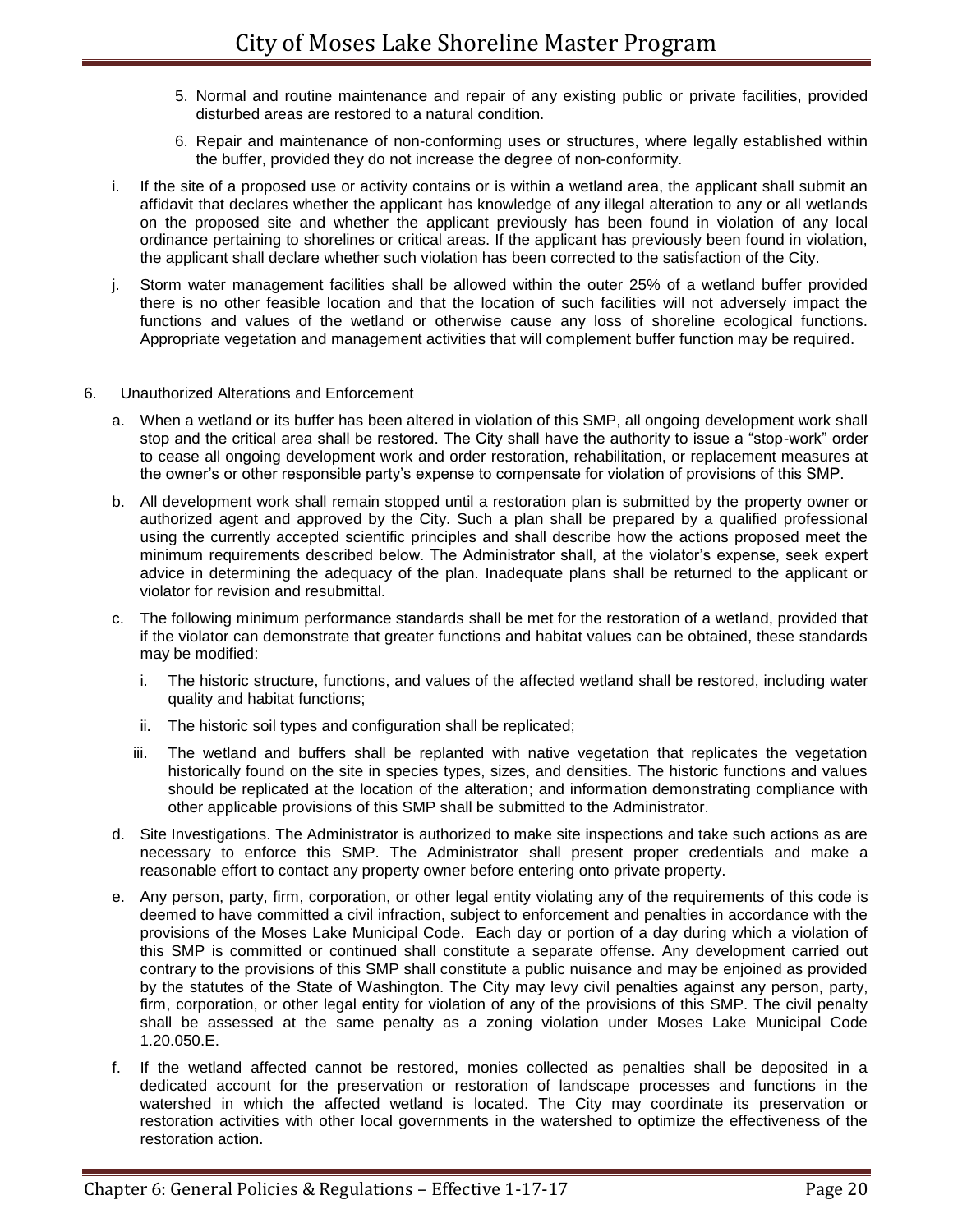# **6-40. Economic Development**

6-40-010. The following policies apply throughout the shoreline area.

# 6-40-020. Policies

- 1. Activities and uses in shoreline areas should result in long-term over short-term benefits to the local economy.
- 2. In making permitting decisions, the City should evaluate the short-term economic gain or convenience of proposed activities and uses relative to long-term and potentially costly impairments to the natural shoreline that could result from such uses.
- 3. In making permitting decisions, the City should favor preserving resources and values of shorelines for future generations over development that would irretrievably damage shoreline resources.
- 4. Water-dependent and water-related commercial development should be accommodated where commercial activities and uses can be accomplished with no net loss of shoreline ecological functions and where such development is consistent with the vision, goals, and policies articulated in the City's Comprehensive Plan.

# **6-50. Environmental Impacts and Water Quality**

6-50-010. The Shoreline Management Act is concerned with the environmental impacts that uses and activities may have on water quality and the fragile shorelines of the state. Shoreline areas and water quality are affected in numerous ways by human occupation and development of shoreline areas. Development typically increases the area of impermeable surfaces, which increases runoff, causing higher peak storm water discharge at a higher velocity, which causes scouring and erosion of shorelines. Erosion increases suspended solids and carries heavy metals, household wastes, and excess nutrients into the water, which leads to decreased levels of dissolved oxygen in the water. The degradation of water quality affects wildlife habitat and public health.

# 6-50-020. Policies

- 1. The adverse impacts of shoreline uses and activities on ecological processes and functions should be mitigated during all phases of development—including but not limited to design, construction, management, and use—to ensure no net loss of shoreline ecological functions.
- 2. The City should require reasonable setbacks, buffers, and stormwater management systems to ensure no net loss of water quality or shoreline ecological functions.
- 3. All runoff treatment measures for the purpose of maintaining and/or enhancing water quality should be conducted on-site and before shoreline development affects waters or shoreline ecological functions off-site.

# 6-50-030. Regulations

- 1. Solid and liquid wastes, untreated effluents, oil, chemicals, and other hazardous materials shall not be allowed to enter any body of water or to be discharged onto land. Equipment for the transportation, storage, handling, or application of such materials shall be maintained in a safe and leak-proof condition. If there is evidence of leakage, the further use of such equipment shall be suspended until the deficiency has been satisfactorily corrected.
- 2. All shoreline uses and activities shall be located, designed, constructed, managed, and maintained in a manner that minimizes adverse impacts to surrounding land and water uses, is aesthetically compatible with the affected area, and ensure no net loss of water quality or shoreline ecological functions.
- 3. All shoreline uses and activities, both during construction and for the life of the project, shall utilize best management practices to minimize any increase in surface water runoff and to control, treat, and release surface water runoff so that receiving water quality and shoreline ecological functions are not adversely affected. Such measures may include but are not limited to dikes, catch basins, settling ponds, oil/water separators, grassy swales, interceptor drains, and landscaped buffers. All measures shall be adequately maintained to insure proper functioning over time. The *Stormwater Management Manual for Eastern Washington* (Washington Department of Ecology Publication 04-10-076, or as revised) shall provide the preferred guidance for surface water runoff best management practices.
- 4. All shoreline uses and activities shall utilize effective erosion control methods during project construction and operation.
- 5. Land clearing, grading, filling, and alteration of natural drainage features and landforms shall be limited to the minimum necessary for development.
- 6. All shoreline uses and activities shall be located and designed to minimize or prevent the need for shoreline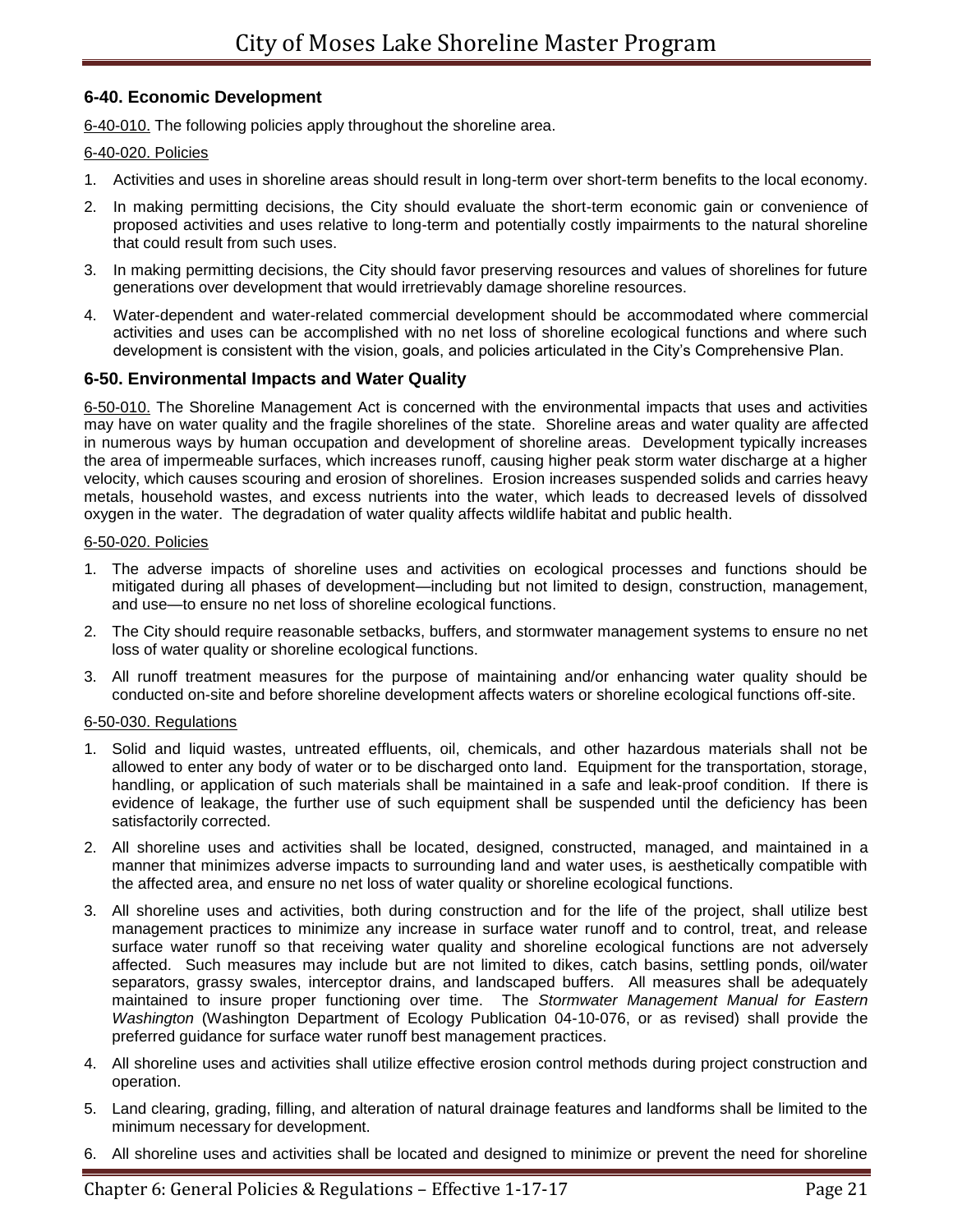stabilization measures, flood protection works, filling, or substantial site re-grading.

- 7. Any dredging or filling activities shall be conducted in such a way as to minimize the effects on water quality from the addition of suspended solids, leaching of contaminants, or disturbances to habitat, and shall be consistent with this master program, including the dredging and filling provisions in Chapter 8, as well as the requirements of applicable regulatory agencies, including but not limited to the Washington Department of Fish and Wildlife, Washington Department of Ecology, and the U. S. Army Corps of Engineers.
- 8. Herbicides and pesticides shall not be applied or allowed to directly enter water bodies or wetlands unless approved for such use by the appropriate agencies.
- 9. The City shall give preference to biological or mechanical means rather than herbicides for weed control in shoreline jurisdiction. If the situation requires the use of herbicides, they shall be applied only to noxious weeds, with care taken to prevent chemicals from entering water bodies or damaging beneficial shoreline vegetation. The applicant shall specify the methods that will be used to ensure that the use complies with all provisions of this section "Environmental Impacts and Water Quality", including preventing the chemicals from entering adjacent water bodies or wetlands or damaging beneficial shoreline vegetation.
- 10. All uses and activities shall adhere to all required setbacks and other development standards, and shall maintain all required buffers, in accordance with the provisions of this SMP.
- 11. Retaining walls for purposes other than shoreline stabilization shall meet the following minimum standards.
	- a. Environment-specific regulations: where allowed, retaining walls for purposes other than shoreline stabilization shall comply with the environment-specific requirements in Chapter 9 of this SMP.
	- b. The City may increase the required setbacks shown in Table 9.3 where necessary to protect shoreline ecological functions and ensure compliance with all provisions of this section.
	- c. The required setback between the retaining wall and the OHWM shall be considered a buffer zone and shall be planted with native vegetation adequate to prevent entry of pollutants into Moses Lake. A planting plan shall be submitted for review and approval.

# **6-60. Parking**

6-60-010. Parking is the temporary storage of automobiles or other motorized vehicles. The policies that follow apply to all areas where vehicles are parked, including parking incidental to another permitted use.

## 6-60-020. Policies

- 1. Parking in shoreline areas should serve a permitted shoreline use.
- 2. Parking facilities should be located and designed to minimize adverse impacts including those related to stormwater runoff, water quality, aesthetics, public access, and vegetation and habitat maintenance.
- 3. Parking facilities should be designed and landscaped to minimize adverse impacts upon adjacent properties and the shoreline. Landscaping should consist of vegetation from the recommended list (see chapter 14) or other vegetation approved by the City.
- 4. Parking should be planned to achieve optimum use of land within the area under shoreline jurisdiction. Where practical, parking should serve more than one use, such as recreational use on weekends and commercial use on weekdays.

#### 6-60-030. Regulations

- 1. Parking in shoreline areas shall directly serve a permitted shoreline use. Parking as a primary use shall be prohibited within shoreline areas and over water.
- 2. Parking facilities shall prevent surface water runoff from contaminating water bodies, using best available technology and best management practices, including a maintenance program to assure proper functioning over time of any stormwater facilities required to achieve this. The *Stormwater Management Manual for Eastern Washington* (Washington Department of Ecology Publication 04-10-076, or as revised) shall provide the preferred guidance for stormwater best management practices.
- 3. Commercial parking facilities in areas under shoreline jurisdiction shall be located landward of the principal building being served, except when the parking facility is within or beneath the structure, where provisions are made to separate and screen the parking from the shoreline, or in cases where an alternative location will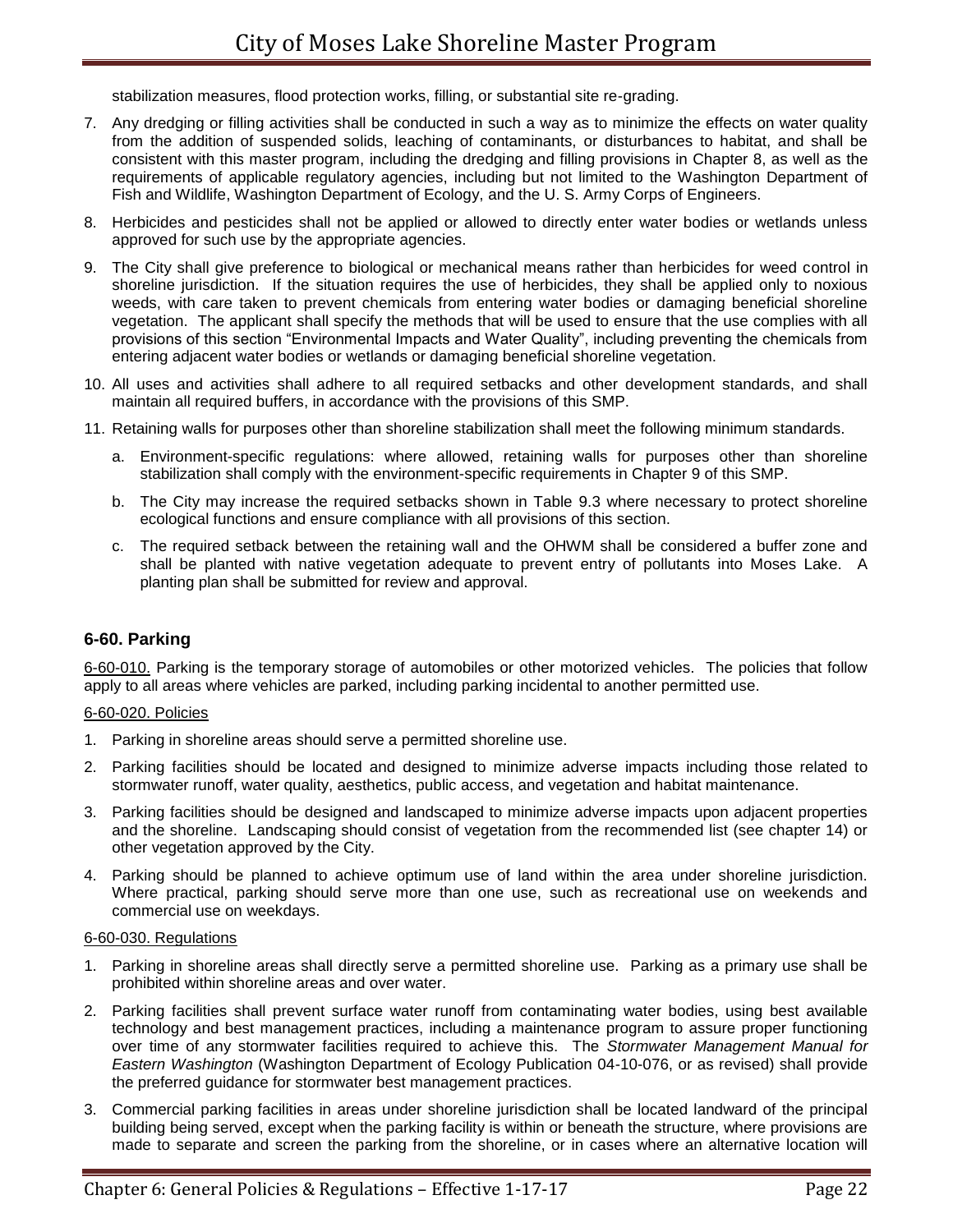have less environmental impact on the shoreline.

- 4. Commercial parking facilities shall be adequately screened and landscaped with plants from the recommended list (see Chapter 14) or other vegetation approved by the City.
- 5. Parking facilities that will serve more than one use, such as recreational use on weekends and commercial use on weekdays, shall be encouraged.

# **6-70. Public Access**

6-70-010. Shoreline public access is the physical ability of the general public to reach and touch the water's edge and/or the ability to have a view of the water and the shoreline from upland locations. Public access can include picnic areas, pathways and trails, floats and docks, viewing towers, bridges, boat launches, street ends, ingress and egress, and parking.

### 6-70-020. Policies

- 1. Public access should be provided as close as possible to the water's edge as appropriate.
- 2. Public access should be designed with provisions for people with disabilities.
- 3. Public access to the shorelines afforded by street ends, public utilities, and rights-of-way should be preserved, maintained, and enhanced.
- 4. Public access opportunities should be designed to provide for public safety.
- 5. Public access opportunities should be designed to minimize potential impacts to private property and individual privacy. To avoid unnecessary user conflict, there should be a physical separation or other means of clearly delineating public and private space.
- 6. Public access opportunities should result in no net loss of shoreline ecological functions.
- 7. Public views of the shoreline from upland areas should be enhanced and preserved. Enhancement of views should not be interpreted as authorizing excessive removal of vegetation that partially impairs views.

### 6-70-030. Regulations

- 1. Development, uses, and activities shall be designed and operated to avoid blocking, reducing, or interfering with the public's physical or visual access to the water and shorelines.
- 2. The City shall require and use the following information in its review of shoreline use and activity proposals:
	- a. Provisions for public visual and/or physical access to the shoreline;
	- b. Location of public access opportunities relative to the OHWM and to any critical areas;
	- c. Provisions for physical and/or visual access by people with disabilities;
	- d. Provisions for public safety;
	- e. Measures for minimizing potential impacts to private property and individual privacy;
	- f. Provisions for preserving and enhancing public views of the shoreline from upland areas, including any plans for removing, replacing, or enhancing vegetation.
- 3. Unless it is shown to be incompatible due to reasons of safety, security, or impact to the shoreline environment:
	- a. Public access shall be required in Water-Oriented Parks and Public Facilities ("W") shoreline environments, and shall be encouraged in all other shoreline environments.
	- b. Public access shall be required as part of all shoreline development by public entities, including local governments, state agencies, and public utility districts.
	- c. Public access shall be required as part of all non-water-dependent commercial development.
	- d. Public access shall be required as part of all marina development.
	- e. Public access shall be required as part of all primary utility development and, where appropriate, shall be required as part of accessory utility development.
- 4. In providing visual access to the shoreline, removal of on-site native vegetation shall be limited to the minimum necessary to preserve or enhance views, with the following exceptions: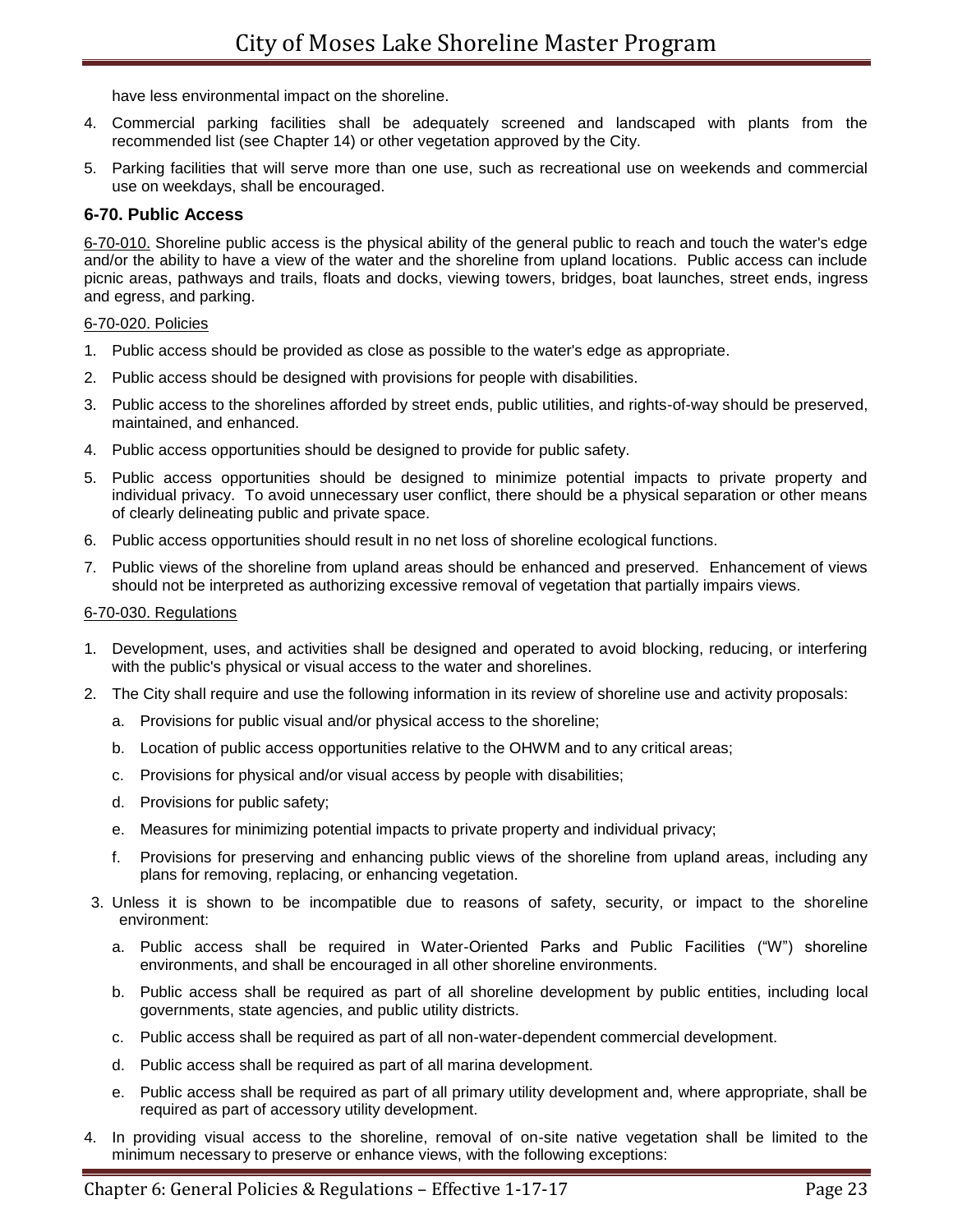- a. Non-native or invasive species may be replaced with plants from the recommended list (See Chapter 14).
- b. Plants that represent a hazard to safety, security, or shoreline ecological functions may be replaced with plants from the recommended list (See Chapter 14).

Topping of trees shall be prohibited in all cases.

- 5. Development shall be constructed as far landward as possible to avoid interfering with views from surrounding properties to the shoreline and adjoining waters.
- 6. Public access opportunities shall be designed, constructed, operated, and maintained to result in no net loss of shoreline ecological functions.
- 7. Public access sites shall be connected directly to the nearest public street and shall include provisions for people with disabilities, where feasible.
- 8. Public access easements and permit conditions shall be recorded on the deed of title and/or on the face of the plat or short plat as conditions running with the authorized land use. Said recording with the Grant County Auditor's Office shall occur at the time of permit approval. Future actions by the applicant, successors in interest, or other parties shall not diminish the usefulness or value of the public access provided.
- 9. Public access provisions for residential subdivisions are found in the Residential Uses section of Chapter 7.

# **6-80. Signage**

6-80-010. A sign is defined as a device of any material or medium that is used or intended to be used to attract attention to the subject matter for advertising, identification, or informative purposes. The following provisions apply to any commercial or advertising sign directing attention to a business, professional service, community, site, facility, or entertainment, conducted or sold either on or off premises. Highway, public information, and temporary signs are addressed in the Use Chart in Chapter 9, and must also comply with Section 18.58 of the Moses Lake Municipal Code and any other applicable regulations.

#### 6-80-020. Policies

- 1. Signs should be designed and placed so that they are compatible with the aesthetic quality of the existing shoreline and adjacent land and water uses.
- 2. Signs should not block or otherwise interfere with visual access to the water or shorelands.
- 3. Signs should be of a permanent nature and be linked to the operation of existing permitted uses.
- 4. Signs attached to buildings are preferred over free-standing signs.

#### 6-80-030. Regulations

- 1. All signs shall comply with Moses Lake Municipal Code 18.58, Signs.
- 2. All signs shall be located and designed to minimize interference with vistas and viewpoints, and with visual access to the shoreline.
- 3. No signs shall be placed on trees or other natural features.
- 4. Off premises and non-appurtenant signs shall not be permitted.
- 5. No signs shall have a surface area larger than 36 square feet.

# **6-90. Subdivision and Property Segregation**

6-90-010. Subdivisions and property segregations are legal divisions of land for the purpose of sale, lease, or transfer of ownership.

#### 6-90-020. Policies

- 1. All lots should be of sufficient size that development will not cause the need for structural shoreline stabilization.
- 2. All lots should be designed to meet the minimum shoreline buffer of the shoreline environment within which the lot is located.